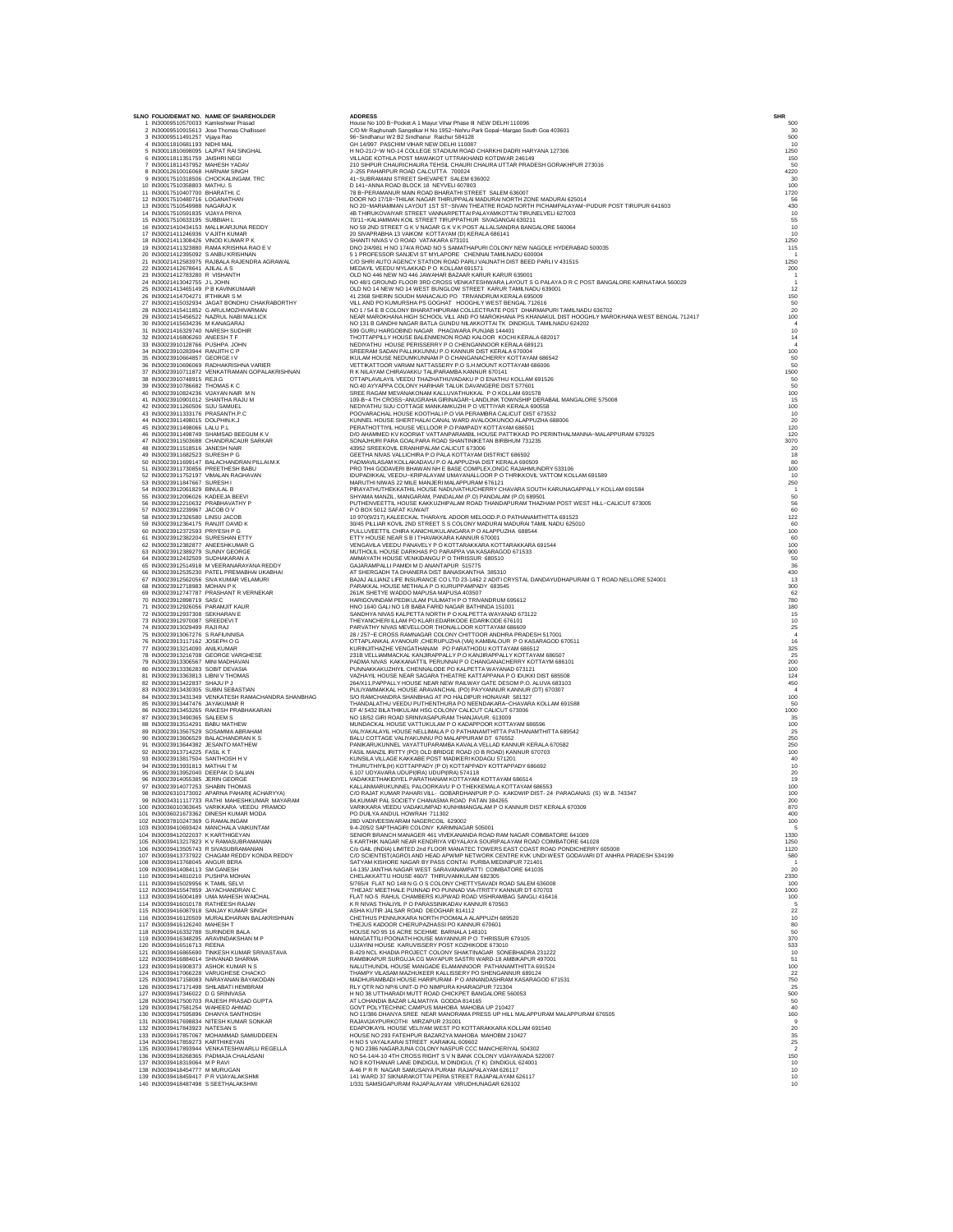| 141 IN30039418490901 M S RAJAH                                            | 142 IN30044110425248 SIVASANKARAN M N                                                           | 520/339 V O C NAGAR SAMUSINGAPURAM RAJAPALAYAM 626117<br>303 B SUPREME GREEN WOODS N I B M ROAD KHUNDHWA PUNE 411048                                                                                                           | 1250                                            |
|---------------------------------------------------------------------------|-------------------------------------------------------------------------------------------------|--------------------------------------------------------------------------------------------------------------------------------------------------------------------------------------------------------------------------------|-------------------------------------------------|
|                                                                           | 143 IN30045013660035 KINGANAMCHIRA ANTONY THOMAS<br>144 IN30047641297547 PALA APPALA REDDY      | KINGANAMCHIRA HOUSE PALLIKKALCHIRA PO CHANGANACHERRY CHANGANACHERRY KERALA 686106<br>Q NO 117/F SECTOR 2 UKKUNAGARAM VIZAG 530032                                                                                              | 500<br>140                                      |
| 145 IN30047642439892 JAYANTI MISHRA                                       |                                                                                                 | QR NO B 50 SECTOR 19 ROURKELA 769005                                                                                                                                                                                           | 1250                                            |
|                                                                           | 146 IN30047643346894 HARSHAVARDHAN JEGADEESAN                                                   | PER 328 D BROCK ROAD AYANAVARAM CHENNAI 600023                                                                                                                                                                                 | 1000                                            |
|                                                                           | 147 IN30048412126654 MANISH DESHMUKH<br>148 IN30048414081231 JAGDEESH KUMAR SHARMA              | FLAT NO 11 RAMCHANDRA APTS TAWARE COLONY PUNE 411009<br>AXIS BANK MONOLYTH BLD 7 NAPEANSEA ROAD MUMBAI 400036                                                                                                                  | 20                                              |
|                                                                           | 149 IN30048414359318 SUBHASH CHANDRA KUMAWAT<br>150 IN30048414374751 NRIPENDRA NATH DAS         | J 311 RZICO SITAPURA TONK ROAD SANGANER JAIPUR 302020<br>MEGHMALLAR HOUSE 1 202 N N BARUA LANE RUKMINI GAON GUWAHATI 781022                                                                                                    |                                                 |
| 151 IN30048414396722 SUVENDU KUILA                                        |                                                                                                 | ROOM NO 12 EKNATH PATIL CHAWL GIRJA COMP OPP SAIDHAM SOC RABALE NAVI MUMBAI 400701                                                                                                                                             |                                                 |
| 152 IN30048414414945 JAISHREE S<br>153 IN30048414464801 KAMLESH KUMAR     |                                                                                                 | E 701 OSHODHARA RESIDENCY BARAVE VILLAGE KALYAN WEST NEAR GODREJ HILL KALYAN WEST 421301<br>NO 6 49 TH STREET NANGANALLUR CHENNAI 600061                                                                                       |                                                 |
| 154 IN30048414480326 ANKUSH OBEROI                                        |                                                                                                 | ANKUSH OBEROI C 69 1ST FLOOR SHIVALIK PANCHSHEEL GITANJALI ROAD HALVIYA NAGAR DELHI 110017                                                                                                                                     | 25                                              |
| 156 IN30048414497591 ARUN KUMAR NAIK                                      | 155 IN30048414480730 SANJAY KUMAR SINGH                                                         | C 150 B B PARDESHIPARA SONARI JAMSHEDPUR 831011<br>AT NUA PARA MAHESDHI SUNDARGARH 770001                                                                                                                                      | 45                                              |
| 157 IN30048414687798 HARJOT SETHI                                         |                                                                                                 | 31 ENGINEERS ENCLAVE NEW DELHI 110034                                                                                                                                                                                          |                                                 |
| 158 IN30048414821060 KRISHNA KUMAR<br>159 IN30048415441173 RAJASREE       |                                                                                                 | S O UDAY CHAND GUPTA DHANUTI SIWAN 841226<br>33 30 VADAKKVASAL THERU PADMANABHA PURAM THUCKALAY PO KANYAKUMARI THUCKALA 629175                                                                                                 |                                                 |
|                                                                           | 160 IN30048416351522 BISWAJIT KUMAR BAUL                                                        | HIMACHAL COLONY QUTER NO 266 D OPP PATEL SILIGURI WEST BENGAL 734001                                                                                                                                                           | 20                                              |
|                                                                           | 161 IN30051311000260 SHIBU PURUSHOTHAMAN<br>162 IN30051311016524 SHREEKANT KUMAR SINGH          | FLAT NO B/11 SAI ENCLAVE VIJAY NAGAR KALE WADI PIMPRI PUNE 411017<br>DENTAL CLINIC HOSPITAL MORE BIHARSHARIFF DIST NALANDA BIHAR 803101                                                                                        | 60                                              |
|                                                                           | 163 IN30051311188912 BHARAT PRASAD GUPTA                                                        | MOHALLA GYATRI NAGAR MANKAPUR GONDA U P 271302                                                                                                                                                                                 | 51                                              |
| 164 IN30051311211358 SATTAR ALI                                           | 165 IN30051311211848 VINAY KUMAR VERMA                                                          | VILL DADHWAKUTUBJOT POST BABHANJOT GONDA UTTAR PRADESH 271313<br>VILL BAIRAGI JOT RAMWAPUR BISHUNPUR SANGAM ITIYATHOK GONDA UTTAR PRADESH 271001                                                                               | 800                                             |
| 166 IN30051311551682 SHYAM LAL                                            |                                                                                                 | ITI MANKAPUR GONDA UTTAR PRADESH 271308                                                                                                                                                                                        | 200                                             |
|                                                                           | 167 IN30051311853564 CELINA RAMCHANDRAN<br>168 IN30051312089168 J SARAVANAKUMAR                 | S NO 62/6 A NEAR HADAPSAR RAILWAY STATION MUNDHWA PUNE MAHARASHTRA 411036<br>293 A DURAJRAMANSMY NAGAR VELLAKOVIL VELLAKOVIL TAMIL NADU 638111                                                                                 | 100                                             |
|                                                                           | 169 IN30051312120165 G RAMACHANDRAN<br>170 IN30051312387164 SANJEEV KUMAR SINGH                 | NO 18/142 RANKA COURT APARTMENTS CAMBRIDGE ROAD ULSOOR BANGALORE KARNATAKA 560008                                                                                                                                              | 310<br>200                                      |
|                                                                           | 171 IN30051313010978 ASHUTOSH KUMAR MISHRA                                                      | ROAD NO 6 Q NO 2 BLOCK NO 249/2/2 ADITYAPUR JAMSHEDPUR JHARKHAND 831013<br>H NO 4KA DHUSAH BALRAMPUR UTTAR PRADESH 271201                                                                                                      | 132                                             |
|                                                                           | 172 IN30051313880875 AJAYT<br>173 IN30051314319527 MURARILAL AGARWAL                            | THAIKKOOTTATHIL HOUSE PO KADALUNDI CALICUT KERALA 673302<br>NEAR MAHABIR CHACK MAIN ROAD CHAS BOKARO JHARKHAND 827013                                                                                                          | 79<br>200                                       |
|                                                                           | 174 IN30051314620743 SANJEEV KHANDELWAL                                                         | 19/1 GANDHI NAGAR BLY BAREILLY UTTAR PRADESH 243001                                                                                                                                                                            | 600                                             |
| 176 IN30051315097618 BINDHU G P                                           | 175 IN30051314959229 MANOJ KUMAR JAIN                                                           | BHIKAM SAYAD STREET NEAR BUS STAND ALWAR RAJASTAN 301001<br>10/1296 P P KAITHAVALAPPIL VEDIVACHANCOIL VEDIVACHANCOIL TRIVANDRUM KERALA 695501                                                                                  | 100<br>25                                       |
| 177 IN30051315447410 MEENAKSHI                                            |                                                                                                 | F 25 RADHEY PURI NEAR LAL MANDIR DELHI DELHI 110051                                                                                                                                                                            | 1000                                            |
| 179 IN30051316187298 LEKSHMIJ                                             | 178 IN30051315655040 TEJ PRATAP SINGH                                                           | NEW MARKET BAIRAGIPURWAR TULSIPUR BALRAMPUR UTTAR PREDESH 271604<br>THATTUPURACKAL MADOM AMAYIDA AMBALAPUZHA PO ALAPPUZHA KERALA 688565                                                                                        | 100<br>100                                      |
| 180 IN30051316382459 R GOPAL                                              |                                                                                                 | 19 ASHAR NAGAR AVINASHI ROAD TIRUPUR TAMILNADU 641603                                                                                                                                                                          | 11                                              |
| 181 IN30051316665233 NIYAS<br>182 IN30051316794034 ARUNKUMAR V J          |                                                                                                 | 269 1/92 KANDATHIL 6 PIDAVOOR VARAPPETTY KOTHAMANGALAM KERALA 686671<br>AROMA VARIKKANIKUZHIYIL PISHARI KOVIL ROAD EROOR P O TRIPUNITHURA ERNAKULAM KERALA 682306                                                              | 50<br>$\overline{1}$                            |
|                                                                           | 183 IN30051316877912 PRADEEP KUMAR SINGH                                                        | 2/228 VIKAS KHAND GOMTI NAGAR GOMTI NAGAR LUCKNOW UTTAR PRADESH 226021                                                                                                                                                         | 70                                              |
| 184 IN30051317020557 KRISHNALAL B<br>185 IN30051317204466 VINAY JAIN      |                                                                                                 | KALPAKA KAREEPRA EDAKKIDOM PO KOLLAM KERALA 691505<br>A 56 VEER DURGADAS NAGAR PALI MARWAR RAJASTHAN 306401                                                                                                                    | 125<br>50                                       |
| 187 IN30051317328987 RANDHIR SINGH                                        | 186 IN30051317267832 VIRENDRA RASTOGI                                                           | H NO 23375 DADUWA BAZAR BHAKARTHIGANJ DIST GONDA GONDA UTTAR PRADESH 271001                                                                                                                                                    | 600                                             |
| 188 IN30051317422899 PRATIBHA RANJAN                                      |                                                                                                 | S/O SRI MAHARANA PRATAP SINGH INFRONT OF BADSHAH BAGH FORBISGANJ GONDA UTTAR PRADESH 271001<br>QR NO 470 SECTOR 3/E NEAR CHAPPRA MO BOKARO STEEL CITY BOKARO JHARKHAND 827003                                                  | 55<br>100                                       |
| 189 IN30051317749533 JAMES SOLACE J K<br>190 IN30051317802443 JOJU JAMES  |                                                                                                 | KADAVIL ATHIRAMPUZHA KOTTAYAM KERALA 686562                                                                                                                                                                                    | 145                                             |
| 191 IN30051317856164 MANOJ KUMAR                                          |                                                                                                 | ENANICKAL HOUSE POTHANICAD MUVATTUPUZHA KERALA 686671<br>VILL MISHRIPUR POST ROSAR KOTHI SHAHJAHANPUR UTTAR PRADESH 242001                                                                                                     | 30                                              |
| 192 IN30051317877356 RAMESH G P<br>193 IN30051317877389 SHAMSUDHIN        |                                                                                                 | 52 MAMARATHOTTAM 2ND STREET WARD NO 70 GANAPATHY WEST COIMBATORE TAMIL NADU 641006<br>MADANAD HOUSE MANATHUMANGALAM PERINTHALMANNA KERALA 679322                                                                               | $\begin{array}{c} 35 \\ 30 \end{array}$         |
| 194 IN30051318077248 RITESH SHARMA                                        |                                                                                                 | 38 S MODEL TOWN JAI SANTOSHI MA SWEETS HISAR HARYANA 125001                                                                                                                                                                    | $\begin{array}{c} 40 \\ 9 \end{array}$          |
| 195 IN30051318133036 SEEMA SINGH<br>196 IN30051318192474 MODI RITA SNEHAL |                                                                                                 | 685/90 AWADH PURI NR JB BAND SUBHASH NAGAR BAREILLY UTTAR PRADESH 243001<br>D 13 RADHA KRISHANA TOWNSHIP RAMOSANA MEHSANA GUJARAT 384002                                                                                       | 450<br>75                                       |
|                                                                           | 197 IN30051318201562 NIRMAL KUMAR SINGH                                                         | AT ANAITH P S NAWADA BHOJPUR ARA SASARAM MAIN RD NEAR YADAV LODGE ARA BIHAR 802301                                                                                                                                             | 100                                             |
| 198 IN30051318205476 MINTU TOM JOSE<br>199 IN30051318324635 BHERU SINGH   |                                                                                                 | USHAS THYVILAYIL THRIPPILAGHI PO NEAR LITTLE FLOWER SCHOOL KUNDARA KOLLAM KERALA 691509<br>681 RAJENDRA NGAR EXT PALI RAJASTHAN 306401                                                                                         | $\begin{array}{c} 80 \\ 100 \\ 130 \end{array}$ |
| 200 IN30051318550712 YASODA                                               |                                                                                                 | PALOLICKAL HOUSE KELAKAM POST KANNUR TELLICHERRY NEAR MOORCHILA KKATTU TEMPLE KELAKAM KERALA 670674                                                                                                                            |                                                 |
| 201 IN30051318565672 A SAJEEVAN<br>202 IN30051318806952 R PRAVEENKUMAR    |                                                                                                 | THAYAT HOUSE MAVILAYI POST MAVILAYI TEMPLE KANNUR KERALA 670622<br>D NO 173 N NO 35 KALIYA STREET NEAR CHIRST THE METRIC SCHOOL KUMBAKONAM TAMIL NADU 612001                                                                   | 20                                              |
| 203 IN30051318911112 VISHNU V                                             |                                                                                                 | ANANDAMANDIRAM KALACHAZHIYATHU MEENATHUCHERRY KAVANAD PO NR MEENATHUCHERRY NSS KARAYOGAM KOLLAM KERALA 691003<br>NUTANDITHI WARD 02 JHARGRAM JHARGRAM PASCHIM MEDINIPUR NEAR BARNALI CLUB PASCHIM MEDINIPUR WEST BENGAL 721507 | $10$<br>$11$                                    |
|                                                                           | 204 IN30051318953784 PARESH NATH KUNDU<br>205 IN30051318996350 SANKARANKUTTY K                  | MANGOTTU HOUSE VADAKKANTHARA PO PALAKKAD KERALA 678012                                                                                                                                                                         | 19<br>100                                       |
| 207 IN30051319152690 J VIJAYAN                                            | 206 IN30051319054742 SATISHKUMAR SURESH RATHOD                                                  | S/O SURESH RATHOD AKKAMAHADEVI NILAYA 7TH CROSS VIDYAGIRI BAGALKOT KARNATAKA 587102<br>5 5 SULTHAN NAGAR CROSS 4TH STREET WARD 14 NEAR UDAYAM STUDY CENTER MADURAI TAMIL NADU 625002                                           | 9                                               |
| 208 IN30051319283214 G SALAJAKUMAR                                        |                                                                                                 | REMA MANDIRAM THATTAMALA P O KOLLAM KERALA INDIA 691020                                                                                                                                                                        | 125                                             |
| 209 IN30051319287223 PRAVEEN SEN<br>210 IN30051319565696 MURALIDAS P S    |                                                                                                 | RAJ NIVAS BEACH NORTH CUTCHERY PO NEAR ST PEETERS CHURCH KOLLAM KERALA 691013<br>PALAYATTIL HOUSE NOCHUPULLI MUNDUR PALAKKAD PALAKKAD KERALA 678592                                                                            | 13<br>100                                       |
|                                                                           | 211 IN30051319760525 RAM MANOHAR SINHA                                                          | C/O BAGESHWARI PRASAD SINHA NAI BASTI MAHADEVA SIWAN BIHAR 841226                                                                                                                                                              | 200                                             |
| 213 IN30051319914090 RANJITH K                                            | 212 IN30051319860514 A A MOHAMED SHAFEEQU                                                       | SHAFEEQU MANZIL HIRA NAGAR EAST VENNAKKARA PO NURANI PALAKKAD KERALA 678004<br>KUMAR NIVAS PITTUPEEDIKA KODUVAYUR PALAKKAD KERALA 678501                                                                                       | 100<br>45                                       |
|                                                                           | 214 IN30051320198802 CHANDRASHEKAR H K                                                          | 202/1 29 MAIN 2 CROSS 1 STAGE BTM 1STAGE BTM BANGALORE KARNATAKA 560076                                                                                                                                                        | 25                                              |
| 215 IN30051320439055 P A ABRAHAM                                          | 216 IN30066910182997 CHAKKA SATYANARAYANA                                                       | 892 3/79 ASSET ESTEEM 34 EDAPPALLY KOCHI CORPORATION ERNAKULAM KERALA 682024<br>D NO 6-119 UPPU ROAD KANIGIRI PRAKASAM 523230                                                                                                  | 65<br>125                                       |
| 217 IN30072410019664 ARVINDER SINGH                                       |                                                                                                 | AMRIT SARIAN DI HATTI THANA ROAD FATEHABAD HARYANA 125050                                                                                                                                                                      | 200                                             |
| 219 IN30089610304533 DR MANOJ G R                                         | 218 IN30077310186370 PINKI CHATTERJEE                                                           | DIPAYAN LANE CHARAK DANGA BARASAT KOLKATA 700124<br>RAGAM H NO 120 SANKER NAGAR TRIVANDRUM 695040                                                                                                                              | 750<br>1250                                     |
| 220 IN30089610359853 JOSE CHERIAN                                         |                                                                                                 | SOJA TRADERS CHERUTHONY IDUKKI COLONY IDUKKI 685602                                                                                                                                                                            | 70                                              |
| 222 IN30089610399010 RUU P D                                              | 221 IN30089610361339 KALPANA SOMASEKHARAN NAIR                                                  | C/OCHIEF ENGG GENERATION MOOLAMATTOM NANDANAM SREENILAYAM HOUSE MATTAKKARA PO MOOLAMATTOM 685589<br>OORPALLY HOUSE PAYYAMPALLY POST KARTIKULAM MANANTHAVADY-WAYANAD 670646                                                     | 500<br>144                                      |
| 223 IN30089610403569 SUDHEER PK<br>224 IN30089610408054 SAJIMON PS        |                                                                                                 | SUDHALAYAM KAMMANA POST MANANTHAVADY WAYANAD 670645<br>PARAMPATHU HOUSE NEDUMKANDAM P O NEDUMKANDAM IDUKKI 685553                                                                                                              | 250                                             |
| 225 IN30089610413282 KARTHIKEYAN A                                        |                                                                                                 | 100 CHITOOR ROAD ARAKKONAM TAULK PINNAVARAM VELLORE-TAMIL NADU 631051                                                                                                                                                          | 46<br>350                                       |
| 226 IN30089610413746 KRISHNAN KUTTY<br>227 IN30089610449106 PANDLK        |                                                                                                 | BLOCK NO 217 KALLAR PO KALLAR NEDUMKANDAM IDUKKI DISTRICT 685552                                                                                                                                                               | 83                                              |
| 228 IN30089610449253 MAYA A S                                             |                                                                                                 | 127/6 H M S COLONY ANANTHA NAGAR MADURAI 625016<br>BLOCK NO 1135 BALAGRAM P O KALLAR KALLAR 685552                                                                                                                             | 65<br>35                                        |
| 229 IN30089610453074 VARGHESE KO                                          |                                                                                                 | KARIPPAI HOUSE KUTTIKAD (P O) CHALAKUDY THRISSUR 680724                                                                                                                                                                        | $10$<br>$15$                                    |
| 230 IN30089610461500 RAJAN K V<br>231 IN30089610463847 ANTONY KURIAN      |                                                                                                 | 4/3 RD FLOOR SUDAMA SHELTER APT APT PLOT - RH - 33 MODEL COLLEGE ROAD MIDC DOMBIVALI EAST, MAHARASHTRA 401203<br>KANDATHIL HOUSE MUTTAPPALLY P O KOTTAYAM KOTTAYAM 686510                                                      | 55                                              |
|                                                                           | 232 IN30089610482027 RATHEESHMON P R                                                            | PUTHANPURAKKAL HOUSE ADIMALY ADIMALY ADIMALY 68556                                                                                                                                                                             | 25                                              |
| 233 IN30092310065951 HITESH PANT<br>234 IN30096610207292 HITESH MIGLANI   |                                                                                                 | TALLI HALDWANI BLY ROAD HALDWANI 263139<br>109 SHOPPING CENTRE SECTOR-12 HUDA PANIPAT (HARYANA) 132103                                                                                                                         | 50                                              |
|                                                                           | 235 IN30097410491676 SURESHBHAI C. VAKHARIA<br>236 IN30097410634747 JANAKRAY VINODRAY PANDYA    | 39-ALKA SOCIETY, NEW JUNCTION ROAD, SURENDRANAGAR. 363001<br>GAYATRI KRUPA MILAN, BHAKTI NAGAR-VARSINGPUR ROAD, B/S. AMBAJI NAGAR, UNA. 362560                                                                                 | 1000                                            |
|                                                                           | 237 IN30102213515536 SATYANARAYANA RAO PALLAPOTHU                                               | FLAT NO 204 MAHESWARI COMPLEX MASAAB TANK X ROADS HYDERABAD 500028                                                                                                                                                             | 100<br>409                                      |
|                                                                           | 238 IN30102220890893 ANKAM NARAYANA RAO<br>239 IN30102221188383 VELURU VENKATESWARLU            | H NO 7 25 8A SATYAATHI NAGAR T T D KALYANAMANDAPAM ROAD TADEPALLIGUDEM 534101<br>PLOT NO 28 SRINAGAR M R PALLI TIRUPATI 517502                                                                                                 | 100<br>200                                      |
|                                                                           | 240 IN30102221291615 GURUJU ADISESHU                                                            | D NO 23 10 19 VINNAKOTA VARI STREET SAJJAPURAM TANUKU 534211                                                                                                                                                                   |                                                 |
| IN3U1U551U579716<br>242 IN30108022250227 R SARAVANAN                      | KISHI VEKI                                                                                      | FFICER'S COLONY LAKHIMPUR KHERI 2<br>61 OLD BAJJAR STREET ARAKKONAM ARAKKONAM 631001                                                                                                                                           | 1660                                            |
|                                                                           | 243 IN30108022626738 S. MUTHUSHANMUGALAKSHMI                                                    | NO 1 SIVAN KOVIL WEST CAR STREET SATTUR (VIRUDHUNAGAR DIST) 626203                                                                                                                                                             | 10                                              |
| 245 IN30113526547023 TRAMMU                                               | 244 IN30112716963463 HEMANTBHAI DAJIBHAI PATEL                                                  | 24 ISHWARDARSHAN SOC GRIDROAD KABILPOR, DIST-NAVSARI 394245<br>NO 304 R V 13 SRI RANGA APTS 110 EAST PARK ROAD MALLESWARAM BANGALORE 560003                                                                                    | 100<br>500                                      |
| 246 IN30113526673876 ESGOPAN                                              |                                                                                                 | VIJAYA MANOR FLAT NO. 3 IIND FLOOR NO. 66 IST MAIN ROAD CIL LAYOUT A B SANJAY NAGAR BANGALORE 560094                                                                                                                           | 1250                                            |
| 248 IN30113526675443 AKBAR ALICC<br>249 IN30114310819773 KAMAL NEGI       | 247 IN30113526675363 MUHAMMED FAIZAL PALOT                                                      | UNIVERSAL PLYWOODS 9/13 SOUTH CROSS ROAD BASAVANGUDI BANGALORE 560004                                                                                                                                                          | 3330<br>3330                                    |
|                                                                           |                                                                                                 | 87/8 RESIDENCY ROAD BANGALORE 560025<br>H NO 166 SECTOR 7 R K PURAM NEW DELHI 110022                                                                                                                                           | 200                                             |
|                                                                           | 250 IN30115112079404 VISHAL EXPORTS OVERSEAS LIMITED<br>251 IN30115112732699 SMITA RAJESH SHAH  | VISHAL HOUSE OPP SALES INDIA B/H ORIENTAL BANK OF COMMERCE ASHRAM ROAD AHMEDABAD 380009<br>A 1804 PANCHSHEEL HEIGHTS MAHAVIR NAGAR KANDIVLI WEST MUMBAI 400067                                                                 | 10<br>10                                        |
| 253 IN30116030447054 MAYANK BANSAL                                        | 252 IN30115128556769 MAHADEVAN MARTHANDA PILLAI                                                 | P.O.BOX 2222 DXB DUBAI-UAE 999999                                                                                                                                                                                              | 1500                                            |
|                                                                           | 254 IN30118620127905 KAILASH CHANDRA RAI                                                        | P. NO. 41 SHIV VIHAR COLONY COLLEGE ROAD SAMBHAR LAKE SAMBHAR(RAJASTHAN) 303604<br>C/O RAI GENRAL STORE BAGICHA WARD LOHAGHAT DISTT - CHAMPAWAT 262524                                                                         | -50<br>300                                      |
|                                                                           | 255 IN30125028122785 MR SUBRATA BISWAS                                                          | CHAKDAH ROAD BONGAON PO BONGAON DIST 24 PARGANAS (N) 743235                                                                                                                                                                    | 1250<br>950                                     |
| 257 IN30125028254212 SUNITA KUMARI                                        | 256 IN30125028179605 MURALEEDHARAN U K                                                          | UNITED SPIRITS LTD IIND FLOOR CHRISTIAN BASTI POORNIMA COMMERCIAL COMPLEX GUWAHATI 781005<br>QR NO L2 /37 KULSHI ROAD SAKCHI POST SAKCHI JAMSHEDPUR 831001                                                                     | 1500                                            |
| 259 IN30131321006784 JOTHILAKSHMI M                                       | 258 IN30125029061366 SHEELA SASIDHARAN                                                          | 5 AIR FORCE HOSPITAL ROWRIAH JORHAT C O 99 APO ROWRIAH AIR FORCE JORHAT ASSAM INDIA 785005<br>SRI DEVI APARTMENTS 1ST FLOOR C 174 AVVAI ST VENKATESWARA NAGAR WEST NEW SARANI PONDICHERRY 605001                               |                                                 |
| 260 IN30131321489282 ANITHA R                                             |                                                                                                 | USHA NIVAS MANNATH LANE MANNATH LANE THRISSUR 680001                                                                                                                                                                           | 110                                             |
| 261 IN30131321514058 BUTTE SUREKHA<br>262 IN30133019569542 PUSHPAJAN K    |                                                                                                 | 31809 1 2 BLOCKS POTTILANKA H/O VEERAVARAM KADIYAM MANDAL 533126<br>KALYANI KOTTAPALAM ROAD P O IRINAVE P O IRINAVE 670301                                                                                                     | 50                                              |
| 263 IN30133019606518 AJITH C D                                            |                                                                                                 | ASHA BHAVANAM KRISHNAVOM KAYAMKULAM ALAPUZHA 690502                                                                                                                                                                            | 1250                                            |
| 264 IN30133019607808 GEORGE K<br>265 IN30133019624203 K ABDUL NAZAR       |                                                                                                 | DIANA PADA SOUTH KARUNGAPPALLY KOLLAM 690518<br>KAKKODAN HOUSE 390/6 SULTHAN BATHERY WAYAND 673592                                                                                                                             | 3330                                            |
|                                                                           | 266 IN30133019821735 HANS NARAYAN SIKARIA                                                       | FLAT NO 8 2ND FLOOR BUILDING NO A 3 ATHARVA PURVA HSG SOC ECP VASTU HANDEWADI ROAD SR NO 71 HADAPSAR PUNE 411028                                                                                                               | 300                                             |
| 267 IN30133019849089 YASHPAL SONI                                         | 268 IN30133019874239 CHANDRESH KUMAR GUPTA                                                      | 62A MEERA PUR MEERA PUR ALLAHABAD 211003<br>177 SOHBATIABAGH ALLAHABAD 211003                                                                                                                                                  | 1720                                            |
| 269 IN30133019916654 PVGEORGE                                             |                                                                                                 | RESHMI HOUSE PALLIMUKKU PATTAMALA CHENGAMANADU P O KOTTARAKARA KOLLAM 691557                                                                                                                                                   |                                                 |
|                                                                           | 270 IN30133020299470 SATTAM ASHOK KAKODAKAR<br>271 IN30133020407116 BINAY KUMAR SHARMA          | 471 / 6 P R PATIL ROAD OPP SLAUGHTER HOUSE GANESH NAGAR SANGLI 416416<br>DR. BINAY KUMAR SHARMA NAI BASTI MAHADEVA SIWAN (BIHAR) 841226                                                                                        | 100<br>2000                                     |
| 272 IN30133020713221 BALAJI H                                             |                                                                                                 | KARPOORAM PURAYIDOM BEACH ROAD KOLLAM KOLLAM 691001                                                                                                                                                                            | 300                                             |
| 273 IN30133021224029 BABU M<br>274 IN30136410094866 DHARMARAJU C          |                                                                                                 | YSHAKH PUNNATHALA THIRUMULLAVARAM (PO) KOLLAM 691012<br>NO. 1/9 PETHANAICKEN PATTI PALANI 624618<br>18 B VALLATH VILA VATTAM GRAMA PANCHAYAT THRISUR KERALA 680020                                                             | 10<br>50                                        |
|                                                                           | 275 IN30148510429613 VALLATH VASUDEVAN MOHANAN<br>276 IN30148540049883 NATWARLAL AMRATLAL HINGU | PLOT NO. - 230/1 AMRAKUNJ SOCIETY SECTOR NO. - 22 GANDHINAGAR 382022                                                                                                                                                           | 330<br>200                                      |
|                                                                           | 277 IN30154915692604 PRASHANT SRIVASTAVA                                                        | BUNGLOW NO -114 S V P NAGAR PARK STREET MAHADA FOUR BUNGLOW ANDHERI WEST MUMBAI 400053                                                                                                                                         | 1848                                            |
| 278 IN30154918753630 MUKESH SARWAL                                        | 279 IN30155720241824 KAILASHPATI SHARMA                                                         | RELIANCE INDUSTRIES LTD BLOCK D 4TH FL 22 CAMAC STREET KOLKATA 700017<br>C/O ALLAHABAD BANK ZONAL OFFICE NADESAR VARANASI 221002                                                                                               | 300<br>100                                      |
| 280 IN30155720578752 FIROZ KHAN                                           |                                                                                                 | 1/69 PAKKI SARAI DASNA GATE GAZIABAD 201001                                                                                                                                                                                    | 10                                              |
| 281 IN30155720981085 NAMWAR RAM                                           |                                                                                                 | QTR NO. E-2-IOC PIPELINE COLONY ALINAGAR MUGALSARAI CHANDAULI 232101                                                                                                                                                           | 500                                             |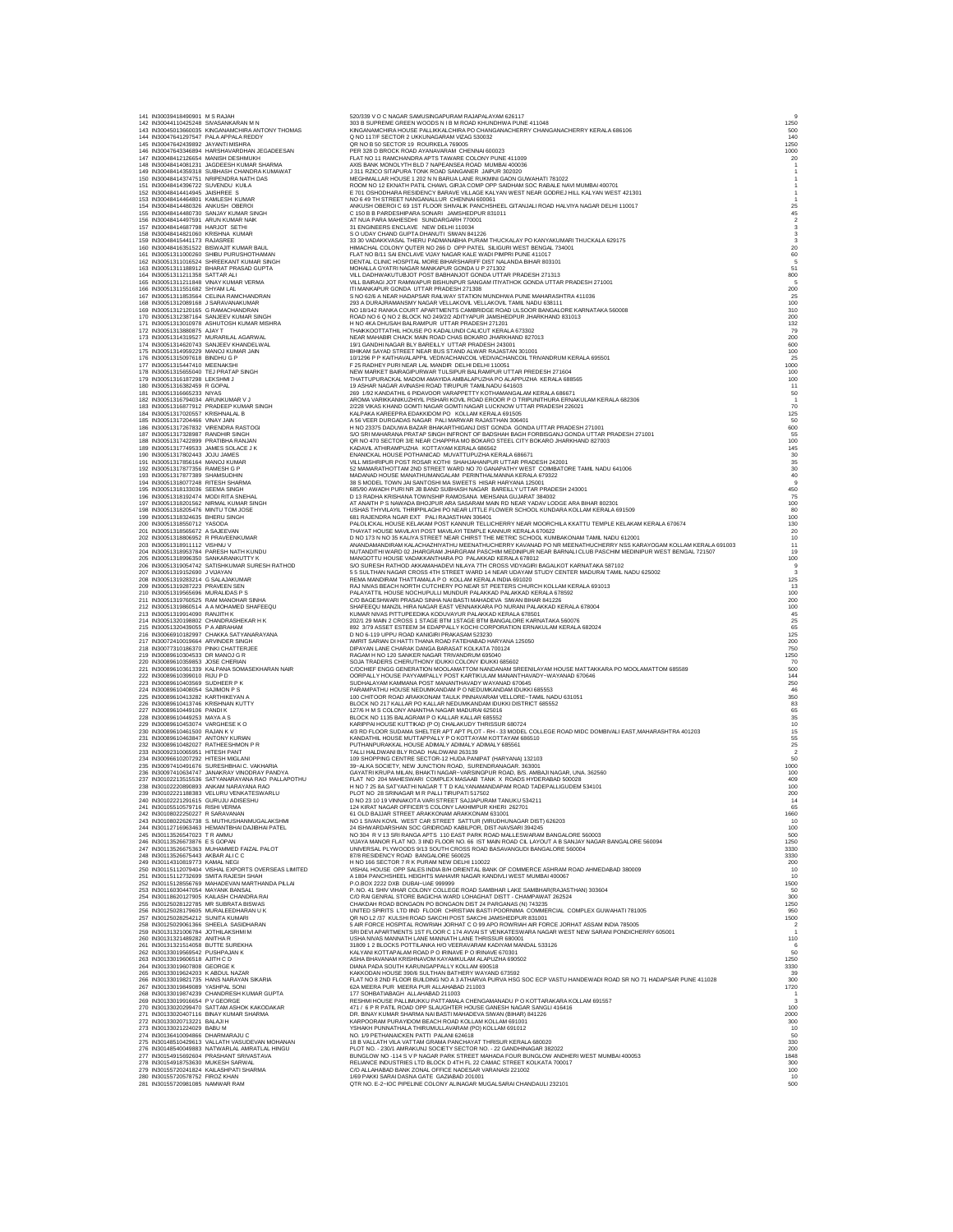282 IN30155721028742 DEV RAJ CHAKRAVARTI 18/1~H.A.L COLONY KANPUR 208007 100 283 IN30155721232288 INDU KAPOOR VIKRAM BHAWAN RAILWAY ROAD SAHARANPUR 247001 300 284 IN30155721310903 KAMESHWAR PANDEY E 06 C RENUSAGAR SONEBHADRA 231218 85 285 IN30155721626072 RAM NIWAS SARRAF HINDI BAZAR GORAKHPUR 273001 42 288 N30165721683454 RAUN POQUARY ANATHY SRIVASTAV<br>287 N30169410565919 ARUN POQUARY ISRNA RAUNA PRODUCTION AND THE SERVER ON CONTRACTION IS THE SERVER MANAGEMENT<br>298 N30160410565919 ARUN POQUARY SAN MORE PANAMA PRODUCTION O 27 NONCERTRONG MARKAM SHARE OF CHRONIC CROSSING IN CHRONIC CROSSING CROSSING CROSSING CROSSING CROSSING CROSSING CROSSING CROSSING CROSSING CROSSING CROSSING CROSSING CROSSING CROSSING CROSSING CROSSING CROSSING CROSSING 339 IN30177411647110 BAIJ NATH SHARMA S 4/2 SHARMA COLONY BUDH VIHAR PHASE II GALI MULI MANDI NEW DELHI 110041 10 340 IN30177411912037 BHUPESH VASHISHTA S 2/23 BSL COLONY SUNDER NAGAR 175002 50 341 IN30177412024261 YADUGAPALAYAM ARUMUGAM KADHIRVEL 25 CHELLAMMAL NAGAR PALGHAT ROAD POLLACHI COIMBATORE 642002 25 342 IN30177412267578 GOPAKUMAR C VIJAYANEKETHAN NEERKUNNAM ALAPPUZHA 688005 10 34 N30177412398809 SUNFIPRESINGHA AEETSINGH SIAL 312 ANN PETH PUNC 411002<br>34 N30177412331829 BRADEEPKUMAR TIWARI HING 2012 RESHLEMAN WALSAD 396002<br>34 N30177413019386 KAMA GULATI HING 2012 RESHLEMAN WARTAIL CAUGE INCOLLECTI 361 N30777415310289 YORITA ANNT ERLUNGE A APPENDIX MANUALMONT MANUALMONT MANUALMONT IN THE 41004<br>361 N30777415506944 SUNHAMAN MANUALMONT WAND THE CHORON OF DESCRIPTION THE CHORON CONTENT THE SUNHAMAN MANUALMONT IN THE CHO 389 N301811101224163 JINEESH P. P. ANGARY AND CHAMPING PROVIDE BALUSSERY P.O. KOZHKODE 673612<br>390 N30181110124163 JINEESH P. P. ANGARY HOUSE PLAN PORT IN THE SERVER OUTSIDE TO THE STATE OF THE STATE OF TH<br>392 N301811101241 400 N30189510365342 ARCHIVIST MALEAD MANINKAL HOUSE NANGATTRIP OTHALAKAT HIPLINTHURA ERNAKULAM-PERALA 625026<br>401 N3018951045342 ARCHIVIST MANINK MARCHIVE IN THE ROBERT MANING THE ORDER IN THE RESERVE OF THE RESERVE OF T<br>40 400 N30189510526154 SATUSH KIMAR G MAN AN WASHNAU-HOUSE NO BY ULAS MAGRI PT PACAGE AND THRUSHATHER URAN-HOUSE AND A<br>410 N3018951057445 SALEEM K P AN AN AN A THACH INTERNATION ON THACH INTERNATIONAL CONTINUES IN A COMPOSITI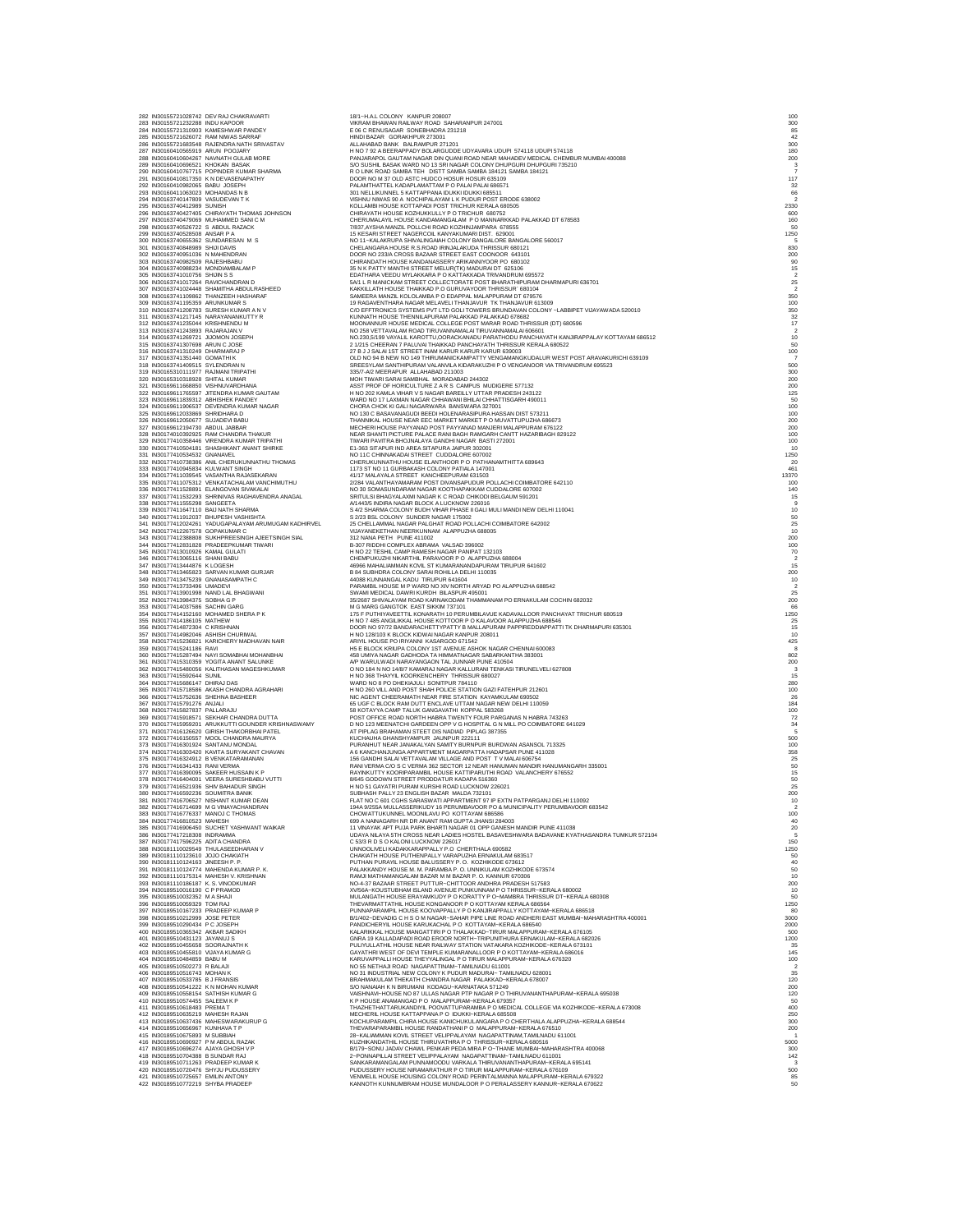| 423 IN30189510810323 JIJU JOHN<br>424 IN30189510817490 NOORUDEEN KI            |                                                                                                      | CARIPPATH HOUSE MARANGATTUPILLY P O KOTTAYAM-KERALA 686635<br>KATTUPARA HOUSE KANJIRAPALLY PO KOTTAYAM-KERALA 686507                                                                                                               | 200<br>10             |
|--------------------------------------------------------------------------------|------------------------------------------------------------------------------------------------------|------------------------------------------------------------------------------------------------------------------------------------------------------------------------------------------------------------------------------------|-----------------------|
| 425 IN30189510836573 S MADAVAN                                                 |                                                                                                      | NO 158 SOUTH ARIYANATTU STREET THARANGAMBADI NAGAPATTINAM--TAMILNADU 609313                                                                                                                                                        | 326                   |
| 426 IN30189510849377 JIBIN P CYRIAC<br>427 IN30189510903738 MARY VARGHESE      |                                                                                                      | PATHOTTIANICKAL HOUSE MANAKKADAVU P O ALAKODE KANNUR-KERALA 670571<br>KAIPRAMBATTU HOUSE MEKKAD P O PONNUMPARAMBU ERNAKULAM-KERALA 683589                                                                                          | 100<br>125            |
| 428 IN30189510927210 SREEKUMAR S                                               |                                                                                                      | KALA BHAVAN ARAMPUNNA ELAMPAL KOLLAM-KERALA 691322                                                                                                                                                                                 | 200                   |
| 430 IN30189511008019 VIDYASREE S                                               | 429 IN30189510982787 MOHAMMED SAHIR C K                                                              | CHULLIKUNNATH HOUSE PATTITHARA POST TRITHALA PALAKKAD-KERALA 679534<br>SANTHOSH BHAVAN MANNADY PO ADOOR-KERALA 691530                                                                                                              | 100<br>10             |
|                                                                                | 431 IN30189511053377 SIVASANKARAPILLAI                                                               | KAIMAZHATHU VEEDU NORTH WEST THAZHAVA KUTHIRAPPANTHY P O-KARUNAGAPPALLY KOLLAM-KERALA 690523                                                                                                                                       | 20                    |
| 432 IN30189511083395 SHABEER CHALIL                                            |                                                                                                      | NO 236 BISARATH 6 AZHIYOOR~VADAKARA KOZHIKODU~KERALA 673309                                                                                                                                                                        | 150                   |
|                                                                                | 433 IN30189511091619 SANKARANKUTTY SV<br>434 IN30198310082664 BAL KRISHAN BHAVSAR                    | SREE VALSAM KAITHALI NAGER MELE PATTAMBI PATTAMBI-KERALA 679306<br>BHAVSAR WADA MOHLA, WARD 21, BANSWARA (RAJ.) 327001                                                                                                             | 100<br>65             |
|                                                                                | 435 IN30198310211490 TARUN KUMAR DANGI<br>436 IN30198310637942 SUNITA SINHA                          |                                                                                                                                                                                                                                    |                       |
|                                                                                | 437 IN30198310695514 MUKESH KUMAR MODI                                                               | 77-TRIPULIYA ROAD, RATLAM (M.P.) 457001<br>KALA KUSUMA MORE, NEAR ISL, SARAIDHELLA, DHANBAD (JHAR.) 826001<br>H. NO.115-THAKUR BABA ROAD, DABRA, DIST. GWALIOR (M.P.) 475110                                                       | 50<br>53<br>50        |
| 438 IN30198310697820 VANDANA BHAVSAR                                           |                                                                                                      | BHAVSAR WADA, BANSWARA (RAJ.) 327001                                                                                                                                                                                               | 20                    |
| 440 IN30214810380005 H P GANESH                                                | 439 IN30205010120205 PONNURU JAGANNADHARAO                                                           | 22-1-173-AYYAPPA NAGAR PALONCHA (ANDHRA PRADESH) 507115<br>HOUSE NO L.I.G-143 8TH CROSS HOUSING BOARD HASSAN 573201                                                                                                                | 445                   |
| 441 IN30214810690948 V N CHAKRAPANI                                            |                                                                                                      | AUDITOR AND INCOME TAX PRACTITIONER MAHADEVPET MADIKERI MADIKERI 571201                                                                                                                                                            | 1250                  |
| 442 IN30216410370808 GEETHA V                                                  |                                                                                                      | No 6 OPP TO CHAMUNDEESWARI TEMPLE 5TH STREET PRAKRUTHI TOWNSHIP BABUSAPALYA KALYAN NAGAR BANGALORE 560043<br>DAWAN SAHI GURUJANG KHURDA 752055                                                                                     | 22                    |
|                                                                                | 443 IN30216410371982 NABA KISHOR KHATAI<br>444 IN30220110528399 MAM CHANDRA GUPTA                    | 726 NEW AVAS VIKAS SAHARANPUR 247001                                                                                                                                                                                               | 20<br>500             |
| 445 IN30220111253636 RANJITH P M                                               |                                                                                                      | 403 - A-MANATHANATHU 6 ELATHUR KOYILANDY 673303                                                                                                                                                                                    | 35                    |
| 446 IN30220111287799 HAFSAL KADAVATH                                           | 447 IN30220111499809 TUSHAR KUMAR DAS                                                                | 105-KADAVATH 24 TIRUR 676101<br>LALBAGAN KALNA NR 108 SHIVMANDIR BURDWAN 713409                                                                                                                                                    | 500<br>12             |
| 448 IN30223610962297 HARISH KUMAR S S                                          |                                                                                                      | NO 3-BLOCK I A WING-SKYLINE APARTMENTS CHANDRA LAYOUT BANGALORE 560072                                                                                                                                                             |                       |
| 450 IN30223611812488 VIKRAM YADAV                                              | 449 IN30223611515988 MOHAN LAL SINGHAL                                                               | 86/6 Sultanpura Agra Cantt Agra 282001<br>H No-3821/23 Sector - 23 Vill Carterpuri Teh Gurgaon Gurgaon 122001                                                                                                                      | 40                    |
| 451 IN30223611899433 ANKITA JAIN                                               |                                                                                                      | H 2/B/18 Vikram Nagar Po Vikram Nagar Rawatbhata 323306                                                                                                                                                                            | 200<br>172            |
|                                                                                | 452 IN30223612046730 SWARN MAHESHWARY                                                                | 40-A G/Floor Pocket-C Ashok Vihar Ph-3rd Delhi 110052                                                                                                                                                                              | 250                   |
| 453 IN30223612226032 SUBRATA SINHA<br>454 IN30226911302587 HABIBUR RAHMAN      |                                                                                                      | 774 Sector-8 H No 646 To 913 R K Puram Delhi 110022<br>C-167, KARELI, ALLAHABAD, UTTAR PRADESH 211006                                                                                                                              | 22<br>40              |
|                                                                                | 455 IN30226911331700 BAIJU THEKKE VEEDU                                                              | THEKKEVEEDU, VENGARA-P.O, KANNUR, KERALA 670305                                                                                                                                                                                    | 16                    |
| 456 IN30226911438716 KANNAN G<br>457 IN30226911445598 USHA VARMA               |                                                                                                      | 976 LAKSHMANASAMY SALAI, K K NAGAR, CHENNAI, TAMILNADU 600078<br>AMBIKALAYAM, WARRIAM ROAD, KOCHI, KERALA 682016                                                                                                                   | 35<br>35              |
|                                                                                | 458 IN30226911557652 SUNIL KUMAR SINGH                                                               | FLAT NO-313, POCKET SEC 9 PHASE-1, DDA FLAT DWARKA, NEW DELHI 110075                                                                                                                                                               | 250                   |
| 459 IN30226911726678 PAUL T C                                                  |                                                                                                      | PONANI HOUSE, CHETTUPUZHA-PO, THRISSUR, KERALA 680681                                                                                                                                                                              |                       |
|                                                                                | 460 IN30226911778568 PRASAD PADAVALA RAJENDRA<br>461 IN30226912452178 M A EBRAHIM                    | S/O VERASWAMI, 12-108-1, KOTHAPETA CHIRALA, ANDHRA PRADESH 523157<br>87 B 20/258N MATTAPPILLIKKUDY 1 PUTHUPPADY KOTHAMANGALAM MUNICIPALITY KOTHAMANGALAM KERALA INDIA 686691                                                       | $\frac{40}{43}$<br>80 |
| 463 IN30226912570680 MAHABIR CHOUBEY                                           | 462 IN30226912455943 RAJAN VAYALUMKAL DEVASIA                                                        | VAYALUMKAL HOUSE KOONAMTHANAM VEROOR PO CHANGANACHERRY KOTTAYAM KERALA INDIA 686104<br>BAGBERA RLY COLONY LAL BUILDING INFRONT OF Q NO 439 JAMSHEDPUR JHARKHAND INDIA 831002                                                       |                       |
| 464 IN30226912698975 GURUNANDA N N                                             |                                                                                                      | S/O LATE N K NARAYANA RAO 14TH BLOCK NEAR GANAPATHY TEMPLE NEW EXTENSION MADIKERI KARNATAKA INDIA 571201                                                                                                                           | $10$<br>$15$          |
| 465 IN30226912710349 MOHAMMED ALIT                                             |                                                                                                      | THAZHATHETHIL HOUSE PO ATTASSERY SREEKRISHNAPURAM VIG PALAKKAD KERALA INDIA 679513                                                                                                                                                 | 300                   |
| 466 IN30226912749326 LOUIS ALVA<br>467 IN30226912833871 PR SAJI                |                                                                                                      | KATTINGERY VILLAGE POST MOODUBELLE SOUTH KANARA UDUPI KARNATAKA INDIA 576120<br>PUTHEN VEEDU PEERMADE P O PEERUMEDU JUNCTION IDUKKI IDUKKI KERALA INDIA 685531                                                                     | 100<br>125            |
| 468 IN30226912929006 MALATI PATIL                                              |                                                                                                      | FLAT NO 11 SUKHWANI ENCLAVE C WING WAGHERE COLONY PIMPRIGAO PUNE MAHARASHTRA INDIA 411017                                                                                                                                          | 100                   |
| 469 IN30226913077134 A SEKAR<br>470 IN30226913094233 STANLY KURIAN             |                                                                                                      | 13 40 10 BOLDEN PURAM FIRST STREET THOOTHUKUDI THOOTHUKUDI 628003<br>PONNAMATTATHIL H VIJAYAGIRI PO KAPPIMALA ALAKODE TALIPARAMBA KANNUR KERALA INDIA 670571                                                                       | $\overline{1}$        |
| 471 IN30226913095105 GANESH DUTTA                                              |                                                                                                      | MOUJA MANBAJAR P S MANBAJAR PURULIA WEST BENGAL INDIA 723131                                                                                                                                                                       | 28                    |
| 472 IN30226913096522 DINESH KUMAR                                              |                                                                                                      | AMGOLA RAMNA MUZAFFARPUR BIHAR INDIA 842002                                                                                                                                                                                        | 100                   |
|                                                                                | 473 IN30226913099254 RAJENDRA SINGH CHILWAL<br>474 IN30226913105969 SASHI KUMAR SAVALAM              | 163 RAM ASHREY PURWA MALESA MAU GOMTI NAGAR LKO LUCKNOW UTTAR PRADESH INDIA 226010<br>NO 31/13/15 GOKUL TOWERS BLOCK NO 14 2ND FLOOR POTHINENI VARI STREET MACHAVARAM VIJAYAWADA ANDHRA PRADESH INDIA 520004                       | 100                   |
| 475 IN30226913111867 RANJITH M                                                 |                                                                                                      | PERUMBUZHA PUTHEN VEEDU PARAVOOR PO KOLLAM KERALA INDIA 691301                                                                                                                                                                     | 380                   |
| 476 IN30226913340521 M RAJESWARI<br>477 IN30226913353634 N GANGA REDDY         |                                                                                                      | 192 K K NAGAR EAST 6TH ST GANDHI NAGAR MADURAI MADURAI 625020<br>NO 15 3RD FLOOR SUNKENAHALLI NEAR NIVEDITHA SCHOOL KABEERAMUTT ROAD HANUMANTHA NAGAR BANGALORE KARNATAKA INDIA 560019                                             | 174<br>120            |
| 478 IN30226913507857 SHANIL P M                                                |                                                                                                      | SHYJA NIVAS GARADI RD SHIRIBEEDU BANNANJE UDUPI KARNATAKA INDIA 576101                                                                                                                                                             | 10                    |
|                                                                                | 479 IN30226913775165 YVONNE FERNANDEZ                                                                | NO 1 B MARBLE ARCH 3 PAEZOLD ROAD BANGALORE KARNATAKA INDIA 560084                                                                                                                                                                 | 1000                  |
| 481 IN30231610306637 JUNED AHMED                                               | 480 IN30226913968534 MURALEEDHARAN V                                                                 | 252/4 KAUSTHUBHAM KARINGANNOOR PO VELINALLOOR KOTTARAKKARA KERALA INDIA 691516<br>NEELANCHAL COLONY~FARM 3 DAHRIYA MUKHANI HALDWANI UTTARAKHAND 263139                                                                             | 100<br>10             |
|                                                                                | 482 IN30232410108214 ANDAVARAPU ANJANEYULU                                                           | DOOR NO.16.2.6 OPP. A V N M HIGH SCHOOL GUJARATHIPETA SRIKAKULAM 532005                                                                                                                                                            | 500                   |
|                                                                                | 483 IN30232410431705 KOPPAKA SRINIVASA RAO<br>484 IN30232410699520 GUNDU SRINIVASA RAO               | DNO 13-2-8 ANAKAPALLE ANAKAPALLE 531001<br>Q NO 215/D SECTOR-8 UKKUNAGARAM VISAKHAPATNAM 530032                                                                                                                                    | 200<br>230            |
| 485 IN30232410781358 RAMANUJA CH                                               |                                                                                                      | DOOR NO. 9-33-3/1 GUNDU VARI STREET WARD NO 6 RAJAHMUNDRY-EAST GODAVARI DIST 533101                                                                                                                                                | 53                    |
|                                                                                | 486 IN30232410781404 ADHIKARLA SURYA KUMARI<br>487 IN30232410981654 GAYA PRASAD SINGH                | HOUSE NO. 7-32 INDIRA NAGAR COLONY SRIKAKULAM DIST 532001 QR NO G-182 HAL TOWNSHIP SUNABEDA-2 POST KORAPUT DIST 763002                                                                                                             | $\frac{50}{69}$       |
|                                                                                | 488 IN30232410987936 JADDEDU GUNAKARI                                                                | TELUKUNCHI VILLAGE ICHAPURAM SRIKAKULAM DIST-AP 532312                                                                                                                                                                             | 50                    |
|                                                                                | 489 IN30232411028394 ASHOK KUMAR PARIDA<br>490 IN30232411055684 AREKONDU MALAKONDAIAH                | SARVODAYA SAMITHI GANDHI NAGAR KORAPUT ORISSA 764020<br>D NO-19-119, ANNAPURNA NAGAR UDAYAGIRI NELLORE 524226                                                                                                                      | 19                    |
| 491 IN30232411058210 GITANJALI NAYAK                                           |                                                                                                      | C1/1 - OWPO COLONY UNIT-8 - DELTA SQU BHUBANESHWAR ORISSA 751003                                                                                                                                                                   | 3000                  |
|                                                                                | 492 IN30232411064020 GURRAM HARANATH<br>493 IN30232411082419 SATYANARAYANA PANDA                     | HOUSE NO 3-96 BINGINIPALLI SINGARAYAKONDA MANDAL PRAKASAM DIST 523104<br>D NO 3-3-48 BELLUPADA COLONY ICHAPURAM SRIKAKULAM 532312                                                                                                  | 49                    |
|                                                                                | 494 IN30232411085212 V RAJA SEKHARA RAO                                                              | VEERAVILLI AGRAHARAM VILL AND PO VADDADI SO V MADUGULA MANDAL VISAKHAPATNAM DIST 531026                                                                                                                                            | 10<br>150             |
| 495 IN30232411087290 B NAGARAJ                                                 |                                                                                                      | S/O B VENKATA CHALA VASAVI COLONY BANGALORE ROAD CHALLAKERE 577522                                                                                                                                                                 | 500                   |
| 497 IN30234910333359 RAM LAL GUPTA                                             | 496 IN30232411091567 NALLI NARAYAN RAO                                                               | DOOR NO 12-71/A BALAJI NAGAR UDAYAGIRI NELLORE DIST 524226<br>W NO 4 S NGR UDHAMPUR 182101                                                                                                                                         | 250                   |
| 498 IN30267931346149 K PRAKASAN                                                |                                                                                                      | KANNIKULAM MULANTHURUTHY MULAMTHURUTHY ERNAKULAM KERALA INDIA 682314                                                                                                                                                               | 1250                  |
| 500 IN30281410477086 Ashish Teotia                                             | 499 IN30267933697800 VINEET KUMAR AGARWAL                                                            | FLAT 109 NEELKAMAL APARTMENT RABINDRAPALLY PRAFULLAKANAN KOLKATA 700101<br>Tech Mahindra Ltd A Block 2nd Flr DLF Centre IT Park Chandigarh 160101                                                                                  | 300<br>35             |
| 501 IN30281410626946 Rajasekar Sukuma                                          |                                                                                                      | 555-Sonnenahalli Seetharampalya Bangalore Urban 560048                                                                                                                                                                             | 40                    |
| 502 IN30281410835448 Mahesh Babu R                                             |                                                                                                      | 2 Sivan Koil North Mada ST Palayamkottai Tirunelveli 627002                                                                                                                                                                        |                       |
| 504 IN30281411047585 Sangeeta Guha                                             | 503 IN30281410878298 Senthil Kumar Kannan                                                            | No 119-10th Crs-3rd Stg Gokulam Mysore 570002<br>Flat No.8 8 Koregoan Park Nr Godrej Millenium Bldg Pune 411001                                                                                                                    | 10                    |
| 505 IN30286310049374 ALLADI BHASKAR                                            |                                                                                                      | H NO 6-75/4 RANGASAIPET (POST) TIMMAPUR (HAVELI) WARANGAL 506002                                                                                                                                                                   | 200                   |
| 506 IN30287120462336 S Vinod<br>507 IN30287120724036 Wilson Thomas             |                                                                                                      | 10-Bango Street Ramakrishna Nagar Kavundampalayam Coimbatore 641030<br>Pullatu H Chappanthottam Kavilumpara Calicut Kerala 673513                                                                                                  | 152                   |
| 508 IN30307710112932 HARISH KUMAR                                              |                                                                                                      | 290 1 MANJUNATHA NAGAR BANGALORE NORTH BANGALORE 560060                                                                                                                                                                            | 119                   |
| 509 IN30311610665493 R SARAVANAN                                               | 510 IN30311610691398 MANISHA SANJAY PATIL                                                            | OTHAKKADAI CHINNAKALIPALAYAM NERUR (N) KARUR 639004<br>A/15 SMITA SOCIETY RAM MANDIR DOMBIVLI WEST DOMBIVLI 421202                                                                                                                 | 150<br>173            |
|                                                                                | 511 IN30311610818666 JYOTI RANJAN DASH                                                               |                                                                                                                                                                                                                                    |                       |
| 512 IN30318110042918 SUMAN ROY                                                 | 513 IN30323710172287 DINABANDHU KUMAR                                                                | VILLAGE/WARD-NEULA G.P/TOWN-RAMPA NUAGAON PS-BARI NEAR JAGANNATH TEMPLE DISTRICT- JAJPUR ORISSA 755003<br>50 - RAMKRISHNA PALLY, KALNA ROAD, BURDWAN 713101<br>DHARMATALA KHANAPUR MAUJA NO 12 GURBARI 1 DHANIAKHALI HOOGLY 712308 | $\frac{10}{50}$<br>30 |
| 514 IN30334010005084 MURUGESAN.S                                               |                                                                                                      | NO. 13 UMARBAROOK STREET KEERANUR POST PALANI TALUK 624617                                                                                                                                                                         | 125                   |
|                                                                                | 515 IN30371910332173 SUNIL RAMAJI INGOLE<br>516 1201060000268767 SHREEDHAR RANGANATHASWAMY RAGHUVEER | SINDVARTH NAGAR BUDV MURTI JAVAL MSIB PRATIBANDHIT KSHETR ZOPADPATTI NAGPUR MAHARASHTRA 441111<br>NO 61-K.S. RTC LAYOUT-1ST MAIN-4TH CROSS-J.P.NAGAR 2ND PHASE BANGALORE 560078                                                    | 10                    |
|                                                                                | 517 1201060000993114 SANJEEV KUMAR JAIN                                                              | P. O. BOX 23487 U.A.E DUBAI 23487                                                                                                                                                                                                  | 300<br>500            |
| 519 1201060001610768 MADIVALAPPA                                               | 518 1201060001533149 BASAVARAJ SHIRSHYAD                                                             | H NO 11-45/17C MATE MANIKESHWARI COLONY BRAHMAPUR GULBARGA 585103<br>H NO 11-45/17C BRAMPUR-MANIKESHWARY COLONY MATE GULBARGA 585103                                                                                               | 200                   |
|                                                                                | 520 1201060001777241 ANNAPURNESHWARI.                                                                | STRT 25/8 ACC COLONY WADI 585225                                                                                                                                                                                                   | 200<br>100            |
| 521 1201060001970153 VIKAS KAURA                                               |                                                                                                      | W NO 8 NAI ABADI SIRHIND MANDI FGS SIRHIND 140406                                                                                                                                                                                  | 250                   |
| 522 1201060002153701 JOHN CRUZE<br>523 1201060400086294 ASHISH REKH            |                                                                                                      | KUTTUVILA PULLICHIRA KOLLAM DIST KOLLAM 691571<br>17 KISHAN NAGAR DEHRADUN DEHRADUN DEHRADUN 248001                                                                                                                                | 200<br>521            |
|                                                                                | 524 1201070000190664 RAJESH KUMAR SINGH                                                              | 218-RACHNA NAGAR BHOPAL 462023                                                                                                                                                                                                     | 500                   |
|                                                                                | 525 1201070000220814 ATUL PARSHRAM AUTADE<br>526 1201070000336194 BHARATKUMAR HIRALAL PATEL          | POHEGAON KOPARGAON 423601<br>PL.NO.268-DEVASHISH SOCIETY MORA BHAGAL-BHESAN ROAD JAHANGIRABAD SURAT 394540                                                                                                                         | 160<br>200            |
|                                                                                | 527 1201090000428716 SWARNALATA RANA                                                                 | BARABAZAR WN 6 BARIPADA DIST MAYURBHANJ BHUBANESHWAR 757001                                                                                                                                                                        | 500                   |
| 529 1201090000634996 JETHMAL.                                                  | 528 1201090000433739 DEVENDRA S JAMNIKAR                                                             | C/O DR. V. W. MUKEWAR PLOT NO. 3-BEHIND SURYAKIRAN COMPLEX, VRCE GATE-BAJAJ NAGAR NAGPUR 440010                                                                                                                                    | 100<br>250            |
|                                                                                | 530 1201090000681601 N.DHAMODHARASAMY.                                                               | 199-MINT STREET, SOWCARPET, CHENNAI 600003<br>54/6,KONDEGONDENPALAYAM POLLACHI 642001                                                                                                                                              | 2330                  |
| 531 1201090000995444 K.RAMESH.                                                 |                                                                                                      | 51/8/E/2--MUNIASAMYPURAM, TUTICORIN TUTICORIN 628003                                                                                                                                                                               | 700                   |
| 532 1201090001522364 VIDYASAGAR V<br>533 1201090001698545 AM JOSEPH            |                                                                                                      | KUNNATH (HO) V O ROAD VATAKARA CALICUT 673101<br>AMMANTHURUTHIL HOUSE MENACHERRIL, MYLACOMBU, P.O THODUPUZHA, IDUKKI THODUPUZHA 685584                                                                                             | 150<br>1250           |
|                                                                                | 534 1201090001797099 DINESH KUMAR GUPTA                                                              | BHATVA KI POKHARI MIRZAPUR 231001                                                                                                                                                                                                  | 50                    |
|                                                                                | 535 1201090004309225 J BALASUBRAMANIAN.<br>536 1201090004555181 A BALASUBRAMANIAN.                   | NO.43-PONNAIYAN CHETTY STREET THIRUTHURAIPOONDI NR MARIAMMAN TEMPLE TIRUVARUR 614713                                                                                                                                               | 50<br>200             |
| 537 1201090004675420 SADANANDAN P M.                                           |                                                                                                      | OLD NO 5A3 NEW NO 37C NANCHEY PILLAI PUDHUR STREET 5 MADATHU -KULAM NEAR POLICE STATION UDUMALPET 642126                                                                                                                           | 110                   |
| 538 1201092400032505 SARITA JHA                                                | 539 1201092600146125 SANJIV KUMAR KHANDELWAL                                                         | W P BINODANAND JHA, RAJ HOSPITAL AREA-LALBAGH POST - KSDSU, DARBHANGA 846004<br>GANDHI CHOWK MADHUPUR DIST- DEOGHAR 815353                                                                                                         | 125<br>127            |
|                                                                                | 540 1201092600286292 MAHENDRA KUMAR KASHYAP                                                          | 139 BARKAKANA BAZAR BARKAKANA PS+PO-PATRATU DIST-HAZARIBAGH RAMGARH CANTT 829103                                                                                                                                                   | 145                   |
|                                                                                | 541 1201092600365184 PABAN KUMAR AGARWALA<br>542 1201160000074125 SHANMUGANATHAN P                   | SAMSHI (PART) MAUJA-SAMSI,PS-RATUA DIST-MALDA MALDA 732139<br>OLD NO.28/162,NEW NO:159, SUBRAMANIYA UDAYAR STREET, COIMBATORE 641039                                                                                               | 50<br>60              |
|                                                                                | 543 1201320000508314 SUNIL KUMAR PANDEY                                                              | 116 ALAM NAGAR SITAPUR 261001                                                                                                                                                                                                      | 200                   |
| 544 1201320000620436 P RAJENDRAN.                                              |                                                                                                      | NO9/A WARNERS COMPOUND WORAIYUR TRICHY 620003                                                                                                                                                                                      | 1000                  |
| 545 1201320000777558 BHAVNABEN A VADI<br>546 1201330000101975 MINA DEBI SODANI |                                                                                                      | 3/22/102 KRISHNASMURTI APTT KATARGAM SURAT 395004<br>KALITALA 2ND LANE P S ENGLISH BAZAR MALDA MALDA 732101                                                                                                                        | 990                   |
|                                                                                | 547 1201330000110988 VENKATA KRISHNA MURTHY YEKKALA                                                  | BANGARU KOTTU VEEDHI KAIKALUR KRISHNA DT KAIKALUR 521333                                                                                                                                                                           | 66                    |
| 548 1201330000618276 SREEJAMOL                                                 | 549 1201370000336301 RANA PRATAP SONOWAL                                                             | MOOTAMALYIL HOUSE MEMMURY PAMBAKUDA KOOTHATTUKULAM 686667<br>CANARA BANK-NEW MARKET CHIRWAPATTY ROAD-TINSUKIA . TINSUKIA 786125                                                                                                    | 10<br>200             |
| 550 1201700000029211 ARVIND GURU                                               |                                                                                                      | H. NO. - 837, RAJAGALI, MHOW 453441                                                                                                                                                                                                | 100                   |
| 551 1201700000066030 ARCHANA PALIWAL<br>552 1201750000261327 SARITA JAIN       |                                                                                                      | 1-PALIWAL GALI HARIGANJ, KHANDWA 450001<br>PATHAN STREET, NABARANGPUR, NABARANGPUR 764059                                                                                                                                          | 50<br>200             |
| 553 1201770100285334 PANKAJ NAHTA                                              |                                                                                                      | W.NO. 20~9 NEAR SANTOSHI MATA MANDIR~GHOOM CHAKKAR GANGASHAHAR BIKANER 334401                                                                                                                                                      | 300                   |
| 554 1201770100546897 ANKIT CHOPRA<br>555 1201860000370032 PADMAPRIYA N         |                                                                                                      | C/O PREMSUKH CHOPRA CHOPRA STREET GANGASAHAR BIKANER 334401<br>NELLAYIPARAMBIL HOUSE ARIYALLOOR PO PARAPPANANGADI VIA MALAPPURAM 676312                                                                                            | 100<br>62             |
| 556 1201910100047259 RAJIV KUAMR                                               |                                                                                                      | LANE NO-4, ROAD NO-14 EAST ASHOK NAGAR KANKARBAGH PATNA 800020                                                                                                                                                                     | 120                   |
|                                                                                |                                                                                                      | B-49-ROYAL PARK EXTENSION PALLAVPURAM PHASE-1 MODIPURAM MEERUT 250110                                                                                                                                                              | 200                   |
| 557 1201910100116436 SUBHASH CHAND KAUSHIK                                     |                                                                                                      |                                                                                                                                                                                                                                    |                       |
| 558 1201910100377491 UDIAYAR INDIRA<br>559 1201910100516051 MOHAN LAL          |                                                                                                      | 5-64-B NORTH STREET NORTH ARIENEYEGI PURAM THIRUNELVELI 627603                                                                                                                                                                     | 50                    |
| 560 1201910100740872 S KANAKARAJAN                                             |                                                                                                      | WARD NO. 09-NEAR WATER TANK P.O.- RAJOURI TEH & DISTT- RAJOURI RAJOURI 185131<br>1/179, PONNIAMMAN KOIL ST., MEDAVAKKAM CHENNAI 600100                                                                                             |                       |
| 561 1201910100881743 T KUMAR                                                   | 562 1201910101317889 BHATIYA PRITESH KUMAR DINESH CHANDRA<br>563 1201910101489554 SANJEEV KUMAR      | MAITHANANVILA VEEDU KUNNATHOOR POST K.K. DIST 629162<br>JANAVADINI POLE VERAI CHAKLA Umreth 388220<br>HOUSE NO 66 WARD NO 1 HIRA NAGAR HAMIRPUR Hamirpur 177001                                                                    | 400<br>235            |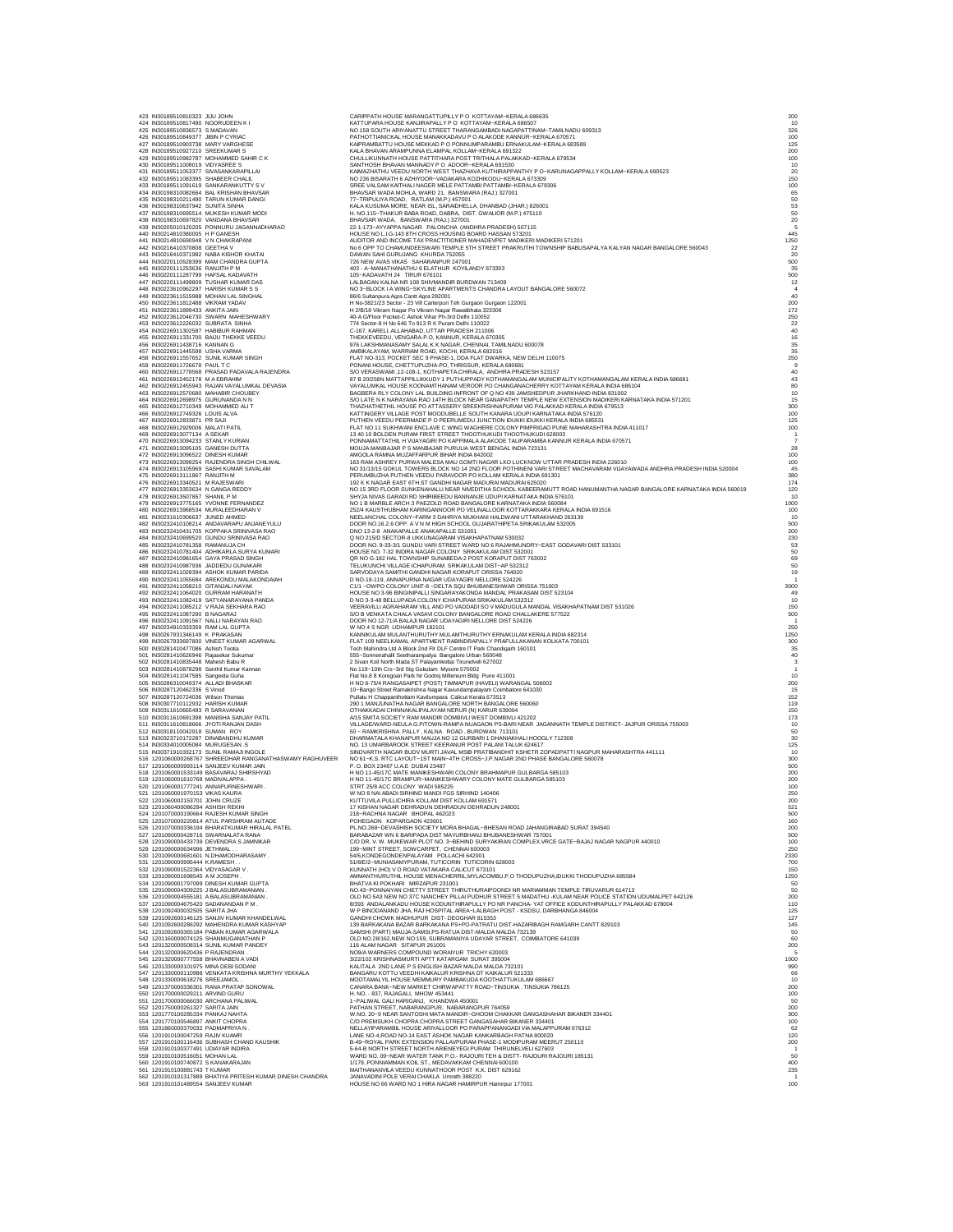| 564 1201910101661019 MANOJ KUMAR SINGH                                                                                        | Q NO.6-C-311 PO-OBRA Obra 231219                                                                                                                                                                                                        | 70                                                                            |
|-------------------------------------------------------------------------------------------------------------------------------|-----------------------------------------------------------------------------------------------------------------------------------------------------------------------------------------------------------------------------------------|-------------------------------------------------------------------------------|
| 565 1201910300300711 JYOTI SANKAR BHUYAN<br>566 1202000000354097 PRADIP BHAGAVAN BABAR                                        | VILL-KATISAHI,PO-DEULA PS-BALIAPAL BALASORE 756023<br>A/P- SAKHRALE, TAL- WALWA, DIST- SANGLI SAKHRALE 415414                                                                                                                           | 150<br>100                                                                    |
| 567 1202060000247321 PUSHPA DEVI                                                                                              | NEAR ZEO OFFICE MARI ROAD NAI BASTI REASI 182311                                                                                                                                                                                        | 13                                                                            |
| 568 1202060000259390 SANJEEV KUMAR MITTAL<br>569 1202060000269164 GAGAN DEEP SINGH                                            | 264/1-A CIVIL LINES DAKSHINI-3 MUZAFFAR NAGAR 251001<br>HNO 3 GURU ARJAN NAGAR SAHARANPUR SAHARANPUR 247001                                                                                                                             | 1000                                                                          |
| 570 1202060000302684 VIJAY MISHRA<br>571 1202060000543288 BHAKTI PRASAD GHARA                                                 | 1099 P/2 30FLT ROAD NEAR GOLU JANARAL STORE RAJROOP PUR ALLAHABAD 211011 POLANDA PURBA MEDINIPUR GOBINDAPUR POLANDA TAMLUK 721627                                                                                                       | $\begin{array}{r} 24 \\ 9 \\ 100 \end{array}$                                 |
| 572 1202180000012751 SANTANU NANDA                                                                                            | C/O. LOKANATH NANDA SUNDERPADA BHUBANESWAR 751002                                                                                                                                                                                       | 200                                                                           |
| 573 1202180000036948 ANUP DAS<br>574 1202300000691581 DIVYA SUJITH                                                            | VILL- PUSPAKPUR P.O-MILANPUR NALBARI DIST-NALBARI 781337<br>THOTTAPARAMBIL HOUSE THRITHALLOOR POST THRITHALLOOR POST THRISSUR 680619                                                                                                    | 43<br>200                                                                     |
| 575 1202300000713606 YOGITA VIPUL PATEL                                                                                       | ROOM NO. B - 4, GORAI 2 PARIJAT CO-OP HSG LTD-PLOT 182, RD NO. RSC-50-GORAI-BORNALI MUMBAI 400091                                                                                                                                       | 15                                                                            |
| 576 1202390000007374 A T THOMAS<br>577 1202390000080772 K V BABU                                                              | ANTHINATTU HOUSE AYARKUNNAM P O KOTTAYAM 686564<br>KUSUM ESTATE PB NO;1-PADIVAYAL VADUVANCHAL P O WAYANAD 673581                                                                                                                        | 870<br>20                                                                     |
| 578 1202390000165647 ACHAMMA B SCARIA.                                                                                        | 606-VANAUKEN ELMHURST IL 60126 ELMHURST 60126                                                                                                                                                                                           | 3330                                                                          |
| 579 1202390000217971 KRISHNAN UNNI B.<br>580 1202390000232392 T J SKARIA                                                      | KOUSTHUBHAM HILL TOP GARDENS HOUSE NO 36 VAZHAYILA TRIVANDRUM 695564<br>THANNIPPARA HOUSE PADINJATTINKARA P O KADAPLAMATTOM KOTTAYAM 686571                                                                                             | 100<br>10                                                                     |
| 581 1202390000233970 JAMALUDHEEN C P                                                                                          | CHARAYAN PARAMBIL HOUSE CALICUT ROAD VALANCHERY 676552                                                                                                                                                                                  | 830                                                                           |
| 582 1202390000239554 MOHAMMED ZAKARIYA S M.<br>583 1202390000279999 VARGHESE C D                                              | AKKARAPARAMBATH HOUSE NO14/336 VENGALI SAW MILL WEST KALLAI CALICUT 673003<br>CHEERAMBAN H P O PONNUKKARA TRICHUR 680306                                                                                                                | 13<br>71                                                                      |
| 584 1202390000315386 ANTONY KURIAN<br>585 1202390000318976 SUDHAKARAN C M.                                                    | KANDATHIL HOUSE MUTTAPPALLY P O ERUMELY KOTTAYAM 686510<br>5/316 CHITTEKARA HOUSE KUNAPPILLYSSERY PULIYANAM ERNAKULAM 683579                                                                                                            | 15<br>200                                                                     |
| 586 1202390000357435 SUNIL KUMAR K.                                                                                           | SREEKRISHNA BHAVAN PULLANICODE EDAVA PULLANICODE P O TRIVANDRUM 695311                                                                                                                                                                  | 400                                                                           |
| 587 1202430000019485 KRUPALI RAMESH PATEL<br>588 1202430000040319 RUIN VINCENT                                                | DHOBI CHAWL-29 H, KHOTACHIWADI, GIRGAON, MUMBAI 400004<br>MADATHINAKATH HOUSE PO-MAMPATTUMOOLA POOKKOTTUMPADAM MALAPURAM 679332                                                                                                         | ${\substack{20 \\\ 5}}$                                                       |
| 589 1202700000213521 ELAM SHYAMKISHWAR SINGH                                                                                  | TAKYEL KOLOM LEIKAI SAGOLBAND ROAD IMPHAL (W) IMPHAL 795113                                                                                                                                                                             | 400                                                                           |
| 590 1202770000020752 DEBESH CHANDRA MULLICK<br>591 1202890000302451 SOMESHWAR RAMCHANDRA PAWAR                                | 200-H-S.P.MUKHERJEE ROAD KOLKATA 700026<br>A/P. MALEGAON BANK TAL. BARAMATI DIST. PUNE BARAMATI 413102                                                                                                                                  | 1250<br>100                                                                   |
| 592 1202890001065492 BALVEER SINGH                                                                                            | C/O RADHEY SHYAM GOVIND VIHAR . SAHARANPUR 247001                                                                                                                                                                                       | $\begin{array}{c} 200 \\ 5 \end{array}$                                       |
| 593 1202890001068022 VIKAS TIWARI<br>594 1202970000090374 Pratik Kamlakar Patil                                               | C/O ABHIMANYU FOREX (P) LTD 38- ARHAT BAZAR, SAHARANPUR CHOWK DEHRADUN 248001<br>Sanjay Mension-3rd Floor, Dena Patil Estate Station Rd, Bhandup (W), Mumbai 400078                                                                     | 101                                                                           |
| 595 1202980000115665 MOLLY JOSE<br>596 1202980000129925 MOHAN.B.                                                              | PULIKKAN HOUSE, PUDUKAD, THRISSUR 680301<br>THERIVILA VEEDU, KOOTTAPPANA, NEYYATTINKARA 695504                                                                                                                                          | $\begin{array}{r} 10 \\ 15 \\ 28 \\ 6 \\ 100 \\ 50 \\ 100 \\ 150 \end{array}$ |
| 597 1202980000206712 VINOD KUMAR T.R.                                                                                         | VINODBHAVAN VAZHODE MURIANKARA PARASSALA (P O) 695502                                                                                                                                                                                   |                                                                               |
| 598 1202980000292032 SUJITH S NAIR<br>599 1202980000315842 MARYKUTTY JOSE                                                     | TC 6/476/5 VARA 427 ARAPPURA MULAMOODU LANE VATTIYOORKAVU TRIVANDRUM 695013<br>IDATHIL HOUSE, ERATTUPETTA.P.O KOTTAYAM ERATTUPETTA 686521                                                                                               |                                                                               |
| 600 1202990000721842 RASHMITA PATNAIK                                                                                         | PLOT NO 1127/2038 JAYADURGA NAGAR BHUBANESWAR 751015                                                                                                                                                                                    |                                                                               |
| 601 1202990002531064 SUDHIR BABURAO TAMBE<br>602 1202990004092504 SATISH KIRITKUMAR DAVE                                      | FLAT C 603 PL 41 42 42 44 RESI 1 PHASE SECTOR 5 SANPADA SANPADA 400705<br>32/B DEVRAJ NAGAR BHAVNAGAR 364001                                                                                                                            |                                                                               |
| 603 1202990004736411 KHOKHAN CHANDRA MANDAL<br>604 1202990005198496 NEETU GUPTA                                               | LIG 190/4 AVAS VIKAS RUDRAPUR V S NAGAR RUDRAPUR 263153                                                                                                                                                                                 | 100                                                                           |
| 605 1202990005817781 RAJESH AGRAWAL                                                                                           | A 368 SECTOR 8 VIDHYADHAR NAGAR JAIPUR 302023<br>Station Road Near Gurudwara P O Chandrapura BOKARO 825303                                                                                                                              | 50<br>290                                                                     |
| 606 1202990006183979 RAVINDRA SHARMA<br>607 1203000000360997 ALOKE MONDAL                                                     | 1710 Type 2 Laxmi Bai Nagar New Delhi 110022<br>LEBUKHALI MATH, UTTAR PODRAH, HOWRAH 711109                                                                                                                                             | 17                                                                            |
| 608 1203070000318437 MADALA NAGAMALLESWARA RAO                                                                                | NO:1-152 VALIVERU TSUNDURU MANDAL GUNTUR DIST 522211                                                                                                                                                                                    | $\begin{array}{c} 50 \\ 1 \end{array}$                                        |
| 609 1203200000017115 HAFIZ ISHARAT ALI<br>610 1203280000101489 DEVASSY. A.O.                                                  | BP - 44 BHITRI PEER BATAWAN BARABANKI 225001<br>AINNIKKAL HOUSE P .O. PADY KODALY THRISSUR 680699                                                                                                                                       | 50                                                                            |
| 611 1203280000118963 SIVADAS. A.                                                                                              | 10/190, OLIVIA PULINELLY KOTTAYI PALAKKAD 678572                                                                                                                                                                                        | 200                                                                           |
| 612 1203280000133633 JOY JACOB<br>613 1203280000165315 SEEJAN P J                                                             | KANNETTUMYALIL (H) KOTHANALLOOR P O KOTTAYAM 686632<br>PATHIYAN HOUSE NEAR G B H S NEMMARA PALAKKAD 678508                                                                                                                              | 25<br>150                                                                     |
| 614 1203280000171384 MARTIN PAUL<br>615 1203280000235587 JOHN JOSEPH                                                          | THETTAYIL (H) ANGAMALY ERNAKULAM 683572<br>THADATHIL HOUSE PULIYANNOOR P O PALA PALA 686573                                                                                                                                             | 1250<br>260                                                                   |
| 616 1203280000238364 NISHAD D                                                                                                 | 44(10/216)-NISHADS 3-PANAYARAVILAKAM KIZHUVILAM CHIRAYANKEEZHU.                                                                                                                                                                         | 45                                                                            |
| 617 1203280000260453 SAJU LUKOSE<br>618 1203280000283593 MUMTHAJ M.                                                           | VIII/359-PALLITHARA HOUSE VII TH MILE TALIPARAMBA POST KANNUR 670141                                                                                                                                                                    | 200<br>200                                                                    |
| 619 1203280000297659 PADMALATHA KURICHETI.                                                                                    | KORAKKAD NARIVAMPARAMBU KATTUSSERY,ALATHUR PALAKKAD 678542<br>2-50-9 AMBIKA NAGAR STREET- 3 WARD-1 RAJAHMUNDRY 533101                                                                                                                   | 200                                                                           |
| 620 1203280000317070 RINCY MATHEW                                                                                             |                                                                                                                                                                                                                                         | 105                                                                           |
| 621 1203280000331336 MUJEEB.<br>622 1203280000369647 BIJU G.<br>623 1203320000597613 RAMACHANDRA RAO P                        | ORAPPANCHIRA HOUSE INARYAMANI PO KOTTAYAM 886566<br>PUTHINOTTUM KULAM KUNI NADAPURAM PO VATAKARA KOZHIKODE 673504<br>PUTHINOTTUM KULAM KUNI NADAPURAM PO VATAKARA KOZHIKODE 673504<br>OM ELECTRICALS OPP TO P W D QUARTERS NEAR BUS STA | $\frac{50}{20}$<br>$\frac{100}{299}$                                          |
| 624 1203320001194063 HEMLATA BAJAJ                                                                                            | 7A DHARAM COLONY NANGLOI DELHI 110041                                                                                                                                                                                                   |                                                                               |
| 625 1203320001541126 DARPAN D PAREKH<br>626 1203320002189445 MONIKA DAWAR                                                     | 152 PAREKH NAGAR S V ROAD KANDIVALI W MUMBAI 400067<br>140 GANGARAMPURA MUZAFFARNAGAR 281001                                                                                                                                            | $50$<br>$50$<br>$50$<br>$500$                                                 |
| 627 1203320003108554 K AMOSU                                                                                                  |                                                                                                                                                                                                                                         |                                                                               |
| 628 1203320003283226 RAM KISHOR BENIWAL<br>629 1203320004530393 SATHISH KUMAR THYAGARAJANACHARY                               | SREE JYOTHY NIVAS VADAYATTUKOTTA VADAKKUMBHAGAM NAGAR NO 56 KOLLAM 691001                                                                                                                                                               | 122                                                                           |
| 630 1203320004818032 NAGARAJ RAIKAR                                                                                           | 1 BRANCH 1 VILLAGE KODSANI KHANDA-2 MAJARE KELAGINA KODSANI ANKOLA ANKOLA 581357                                                                                                                                                        | 18                                                                            |
| 631 1203320004849348 MUKESH SONI<br>632 1203320006314676 N SAM SURESH KAN                                                     | SRI SURYA VIJAY AKHADA VIVEKANAND WARD BADA BAZAR SAGAR 470002<br>JACOBS COM POUND MAIN ROAD OPP LMS GIRLS HR SEC SCHOOL MARTHANDAM 629165                                                                                              | 100<br>16                                                                     |
| 633 1203320006397078 S SIVAPERUMAL                                                                                            | PLOT NO 0/70 G KAMARASAR STREET JEUVA NAGAR TRICHY 620008                                                                                                                                                                               | 30                                                                            |
| 634 1203320006865162 P RAJESH<br>635 1203320008018081 MACCHINDRA RAMCHANDRA JAGTAP                                            | PALANGATTU HOUSE KOLUVALLY CHUNDA PO CHERUPUZHA KANNUR 670511<br>A/P MALEGAON BK TAL BARAMATI DIST PUNE NEAR Z P SCHOOL PUNE 413115                                                                                                     | 150<br>50                                                                     |
| 636 1203330000500644 SHANKAR RADHAKISAN JARANI<br>637 1203340000025334 MADHU BALA                                             | NEAR CHANDAK SCHOOL NEAR WATER TANK MALKAPUR 443101<br>T - 632/1, HILL MARG BALJEET NAGAR NEW DELHI 110008                                                                                                                              | 100<br>25                                                                     |
| 638 1203350000410508 JASEERA.                                                                                                 | VADAKKE CHERIYAMKOOL PO VATTOLI KOZHIKODE 673510                                                                                                                                                                                        | 250                                                                           |
| 639 1203350000576252 CHAMALA BHASKER REDDY.<br>640 1203350000664351 SUNNY ITTAN PILLAI                                        | MOTAKONDUR YADAGIRIGUTTA NALGONDA DISTRICT NALGONDA 521169<br>GOPALGAON OPP DR BS PANI CLINIC BALASORE 756001                                                                                                                           | 120<br>1000                                                                   |
| 641 1203350000834966 V K THOMAS                                                                                               | 30 VAZHAPPILLI 5 KANJOOR ALUVA 683574                                                                                                                                                                                                   |                                                                               |
| 642 1203350001403690 ABI V FRANCIS<br>643 1203350001525981 JAY PRAKASH GUPTA                                                  | THE SOUTH INDIAN BANK LTD. 40-41-AMBEDKAR ROAD MALIWARA CHOWK GHAZIABAD 201001<br>AT KHODAGANJ PO KHODAGANJ PS KHODAGANJ NALANDA 801303                                                                                                 | 1250                                                                          |
| 644 1203350001538486 MUNDRIKA PRASAD                                                                                          | HANUMAN GANJ POST ISLAMPUR DIST NALANDA ISLAMPUR 801303                                                                                                                                                                                 | 400                                                                           |
| 645 1203350001546102 BINAY KUMAR CHOURASIYA<br>646 1203350001702480 GYANI SINGH<br>647 1203410000272221 NARAYAN CHANDRA MAITY | KHODAGANJ POST KHODAGANJ DIST NALANDA KHODAGANJ 801303<br>VILL KONDU POST BANCHAWALI BULANDSHAHR BULANDSHAHR 203001<br>VILL-RAGHUNATH CHAK PO-B MIGRATION MIDINIPUR 721152                                                              | 50<br>$\begin{array}{c} 50 \\ 30 \end{array}$                                 |
| 648 1203440000172207 JACOB GEORGE M                                                                                           | MEANCHIRAPATTU VELIYANAD P.O ARAKUNNAM ERNAKULAM KOCHI 682319                                                                                                                                                                           | 120                                                                           |
| 649 1203450000115605 ANIMESH ROY                                                                                              | C/O-PRAGATI BIDYA MANDIR, GOUR ROAD, MALDA 732101                                                                                                                                                                                       | 500                                                                           |
| 650 1203450000609596 JAYANTA PATRA<br>651 1203450000653331 MITHU DAS                                                          | VILL/PO- DUILLYA(PATRA PARA) PS SANKRAIL HOWRAH 711302<br>KANDI KALABAGAN MAIN ROAD PO- KANDI-DIST- MURSHIDABAD KANDI 742137                                                                                                            | 10<br>100                                                                     |
| 652 1203460000201782 DHEERENDARA KUMAR GUPTA                                                                                  | Q NO. M/A 73A-NEAR SHIV, MANDIR-RAILWAY COLONY SATNA 485001                                                                                                                                                                             | 150                                                                           |
| 653 1203460000390771 UJJWALA SATISH PUND<br>654 1203500000189105 P. UMA MADHAVI                                               | KOPARGAON KOLPEWADI KOPARGAON KOPARGAON 423601<br>D.NO:-1-59-A, OPP. POST OFFICE, BUKKAPATNAM, ANANTAPUR 515144                                                                                                                         | 500<br>2800                                                                   |
| 655 1203600000020561 RAJENDRA SHANKARRAO FULZELE<br>656 1203600000028731 NAWALKISHOR BANWARILAL SHARMA                        | JOSHI PLOT VALLABHNAGAR, WARD NO. 1, PULGAON 442302<br>JUNA PULGAON-W.NO.1, PULGAON 442302                                                                                                                                              | 30<br>25                                                                      |
| 657 1203600000178712 HITESH K GOJIA                                                                                           | PADLI ROAD KRUSHNA NAGAR SURAJKARADI 361347                                                                                                                                                                                             | 100                                                                           |
| 658 1203600000669630 PARAMBATH RAJESH<br>659 1203600001142731 MANMOHANDAS ZANWAR                                              | KAVILA VALAPPIL HOUSE PATTIAM PO PATHAYAKUNNU POST OFFICE KUTHUPARAMBA 670691<br>MAIN ROAD SONEPETH PARBHANI 431516                                                                                                                     | 225<br>50                                                                     |
| 660 1203600001446971 ARCHANA PAREEK                                                                                           | 1/96 HOUSING BOARD HOUSE NO 1/108 SIKAR 332001<br>Q NO C2/5 MATHURA BASTHI KOTHAGUDEM KHAMMAM 507101                                                                                                                                    | 100<br>100                                                                    |
| 661 1203810000002261 SUNEELA KANTEPALEM<br>662 1203810000012886 SURESH YAMSANI                                                | 30118 PERUKAWADA WARANGAL WARANGAL 506002                                                                                                                                                                                               | 1000                                                                          |
| 663 1203810000117302 SRINIVAS VADAKATTU<br>664 1203840000091884 SOMNATH BOSE                                                  | H NO 30-1608/3 SURYA NAGAR COLONY SAFILGUDA HYDERABAD 500047<br>S/O LATE SISIR KUMAR BOSE HOSPITAL PARA PO & PS-ISLAMPUR DIST-UTTARDINAJPUR 733202                                                                                      | 10<br>500                                                                     |
| 665 1203840000468081 GANESH CHANDRA DAS                                                                                       | MADHYAPARA SABDHAN KARANDIGHI UTTARDINAJPUR 733215                                                                                                                                                                                      | 90                                                                            |
| 666 1203840000474429 VENKATA RAMA BRAHMA HARINATH KAMINEDI<br>667 1203840000667113 DHIRENDRA NATH GHOSH                       | H NO. 7-1-215/1/A-1ST FLR DHARAM KARAM ROAD AMEERPET-BEHIND MORE SUPER- MARKET-HYDERABAD 500026<br>SRIKUNJ PLAZA FLAT NO 3C LOWER CHELIDANGA ASANSOL 713304                                                                             | 25<br>100                                                                     |
| 668 1203840000675287 RANJAN KUMAR                                                                                             | S & M TRADERS MAHESHWAR BHAWAN PIRMANSOOR G B ROAD GAYA 823001<br>35/100 BANGALI MOHAL KANPUR 208001                                                                                                                                    | 200                                                                           |
| 669 1203840000825178 ALOK VERMA<br>670 1203840000853917 G MANJUNATHA                                                          | GOWLER STREET HARAPANAHALLI 583131                                                                                                                                                                                                      | 100<br>300                                                                    |
| 671 1203840000855990 SK SHAHAZADA.<br>672 1203840000953479 THOTA RAVINDER                                                     | D NO-15/30 SUBEDAR PET JANDA STREET NELLORE 524001<br>Q NO 62 III ZONE MANDAMARRI ADILABAD 504231                                                                                                                                       | 100<br>45                                                                     |
| 673 1203840001058611 DIPAK KUMAR JAIN                                                                                         | S/O-JANA CHAND JAIN MARWARI PATTY DIST-MURSHIDABAD, PO-LALGOLA LALGOLA 742148                                                                                                                                                           | 200                                                                           |
| 674 1203840001194273 SHANMUGAVEL RADHA KRISHNAN.<br>675 1203840001209033 MAJEED.                                              | SECOND FLOOR 16 JONES STREET CHENNAI 600001<br>KANIYAMPARAMBIL (H) PAROOR PUNNAYURKULAM THRISSUR 679561                                                                                                                                 | 300<br>100                                                                    |
| 676 1203840001418749 DAYAMOY MANDAL<br>677 1203980000103815 MOHAMMAD SADIQ                                                    | JAGADALLA BANKURA DIST-BANKURA BANKURA 722146<br>739-KHAIRABAD (DARIYAPUR ROAD) SULTANPUR 228001                                                                                                                                        | 14<br>500                                                                     |
| 678 1204010000013249 V. VIJAYALAKSHMI                                                                                         | NO.141-J BLOCK, MMDA COLONY, ARUMBAKKAM, CHENNAI 600106                                                                                                                                                                                 | 300                                                                           |
| 679 1204230000142346 MUHAMMAD AFAQ SIDDIQI<br>680 1204280000031915 SANTOSHBHAI BABULAL SHAH                                   | B-1, BHASKAR CAMPOUND ABUL FAZAL ENCLAVE JAMIA NAGAR OKHLA DELHI 110025<br>1263 - K-HANUMAN FAZHIYUA NAGARWADA ROAD-KALOLA - 8 KALOL (PMS) KALOL 389330                                                                                 | 100<br>200                                                                    |
| 681 1204340000059122 PAVITRA PERUMKADU                                                                                        | 13 107 C V C PARK ROAD GUDUR NELLORE DISTRICT 524101                                                                                                                                                                                    | 100                                                                           |
| 682 1204450000080834 NINGAPPA G HAGED<br>683 1204450000095279 MUSHEER AHMAD                                                   | LAXMI NAGAR NEAR POLICE QUARTERS MUDALAGI,TQ-GOKAK DIST-BELGAUM BELGAUM 591312<br>P.NO.13, NEHRU NAGAR KHAMLA ROAD NAGPUR 440015                                                                                                        | 10<br>67                                                                      |
| 684 1204450000115748 R RAJENDRA SETTY                                                                                         | NEAR VEERABHADESHWARA TEMPLE CEMENT ROAD MANVI CEMENT ROAD MANVI 584123                                                                                                                                                                 | 65                                                                            |
| 685 1204450000134321 RAMAPPA KALLAPPA TERDAL<br>686 1204450000244911 PRAKASH N SAMBAYYANAMATH                                 | NO. 302/A-A/P - SHIRAGUPPI TQ- JAMAKHANDI DT- BAGALKOT SHIRAGUPPI 587119<br>1387-PADAKI ONI DIST BELGAUM SAUNDATTI 591126                                                                                                               | 200<br>50                                                                     |
| 687 1204450000264193 ROOPAN<br>688 1204470000887324 BIJU JOSEPH                                                               | 378 (3/378) C R NIVAS NARATH - 3 KANNUR 670601                                                                                                                                                                                          | 90                                                                            |
| 689 1204470001005531 JAISE M T                                                                                                | MUTTATHUKUNNEL H IRITTY PO KANNUR 670703<br>NO - 5/305-MAMBALLIKKUNNEL AYYANKUNNU GRAMAPANCHAYAT KANNUR KANNUR 670703                                                                                                                   | 310<br>30                                                                     |
| 690 1204470001281599 NATARAJAN P<br>691 1204470001428371 V SUMAN                                                              | OLD NO 18/1 NEW NO 6, HOSPITAL VENKATACHALAM STREET, VELLORE VELLORE 632003<br>LIC AGENT-C/O KRISHNA FERTILILZERS PESTICIDES GULBARGA 585103                                                                                            | 4                                                                             |
| 692 1204470001977538 S VISWANATHAN                                                                                            | O NO 18 N NO 12 NALLAMUTHUPILLAI STREET MUSIRI TRICHY 621211                                                                                                                                                                            | $\frac{35}{2}$                                                                |
| 693 1204470002095394 MOHD RESAL SIDDIQI<br>694 1204470002407916 ZEENATH S M                                                   | A 356 / 3 KARELLALLAHABAD ALLAHABAD 211016<br>NO - 12 / 749, THIRUNALVELI, VELLANGALLUR GRAMA PANCHAYAT THRISSUR 680662                                                                                                                 | 60<br>30                                                                      |
| 695 1204470002644310 S RAJAPPA                                                                                                | NO 8 RAJARAJACHOLAN NAGAR SRINIVASAPURAM THANJAVUR 613009<br>W. NO - 22 NONRURAL -INR DASHANA KACHHARI P.O - FORBESGANJ FORBESGANJ 854318                                                                                               | 45                                                                            |
| 696 1204470002820143 SHUBHRA PAUL<br>697 1204470002997993 SUNIL S<br>698 1204470003002753 GOPAKUMAR B                         | NO - 136- B 15T B CROSS 7TH C MAIN VUAYANAGAR 2ND STAGE BANGALORE 560040<br>CHARUVILAZHIKATHUVEEDU MATHRAPO PUNALUR KOLLAM 691315                                                                                                       | 100<br>40                                                                     |
| 699 1204470003048879 SHYJU P B                                                                                                | PLANTHOTTATHIL, NELLIMALA PO ERAVIPEROOR THIRUVALLA 689542                                                                                                                                                                              | 10<br>117                                                                     |
| 700 1204470003050375 BINDUCHANDRA.                                                                                            | 64-K V BHAVAN, 9-KOONAYIL PARAVOOR, KOLLAM 691301                                                                                                                                                                                       | 20                                                                            |
| 701 1204470003129603 SANDHYA.<br>702 1204470003394221 M C MEHNDIRATTA                                                         | 6/20-VADASSERY MANALUR GRAMAPANCHAYATH THRISSUR 680617<br>50-51 1ST FLOOR POCKET-3 SECTOR-24 ROHINI DELHI 110085                                                                                                                        | 560<br>100                                                                    |
| 703 1204470003779141 SHIJU JOHN                                                                                               | PAZHUPLAKKAL H KADAPLAMATTOM PO KOTTAYAM 686571                                                                                                                                                                                         | 40                                                                            |
| 704 1204470003810035 GOPINATHAN NAIR P A                                                                                      | ANAND VIHAR PATTANAKADU P O CHERTHALA ALAPPUZHA 688531                                                                                                                                                                                  |                                                                               |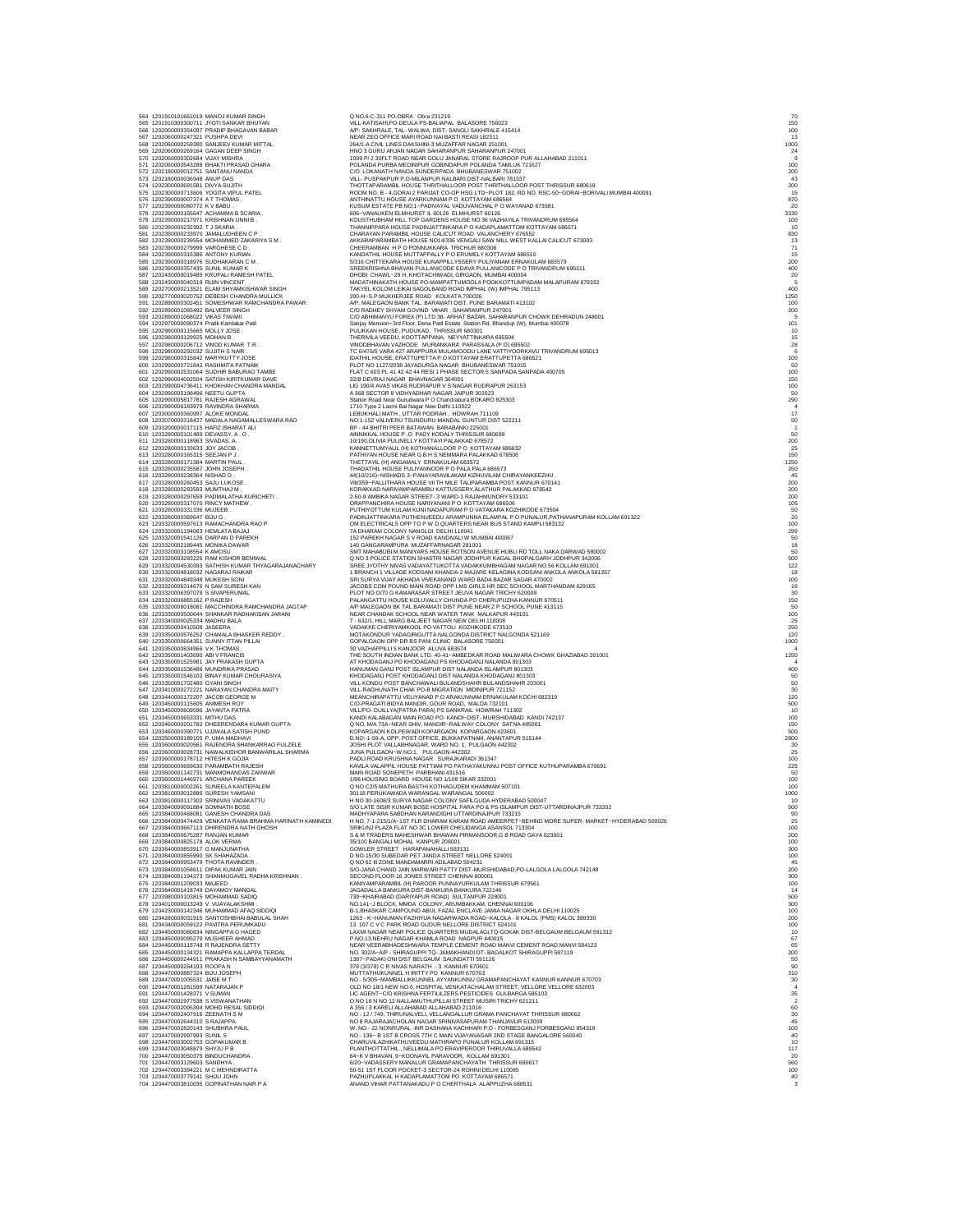| 705 1204470004048270 NIRMALA DAS                                                                           | 706 1204470004094714 RAJ KUMARI NAGPAL                                                                                                                     | PINKY COTTAGE KAIKULANGARA KOLLAM 691013<br>HOUSE NO-34 SECTOR-5 KURUKSHETRA 136118                                                                                                                                                              | 180                                             |
|------------------------------------------------------------------------------------------------------------|------------------------------------------------------------------------------------------------------------------------------------------------------------|--------------------------------------------------------------------------------------------------------------------------------------------------------------------------------------------------------------------------------------------------|-------------------------------------------------|
|                                                                                                            | 707 1204470004235172 SANDES ZACHARIAH<br>708 1204470004330935 SREEKUMAR NATELAKANDY                                                                        | HCATHIRATHUNDIYIL KURICHY S PURAM KOTTAYAM 686532<br>NATELAKANDY KOYILANDY KOZHIKODE 673305                                                                                                                                                      | 125                                             |
| 709 1204470004351149 M YUVARAJ<br>710 1204470004351227 ANESH VARGHESE                                      |                                                                                                                                                            | 42 SANJEEVI ST GOBI TK TN PALAYAM PO ERODE 635806<br>MOOZHICKACHALIL H MAMPATTUMOOLA PO MALAPPURAM 679332                                                                                                                                        | 20<br>87                                        |
|                                                                                                            | 711 1204470004495517 R VASUDEVAN<br>712 1204470004666593 R BALASUBRAMANIAM                                                                                 | 3/414 NEAR GOVT HOSPITAL UCHAPPULI POST RAMANATHAPURAM 623534<br>1/303 MARIAMMAN KOVIL STREET NEELAMBUR COIMBATORE 641062                                                                                                                        | 10<br>100                                       |
| 713 1204470004714931 S SRINIVASAN                                                                          | 714 1204470004837097 BOWLEKAR SHILPA ASHOK                                                                                                                 | 12 1 WARD 1 ESANGARAYAN STREET THOTTIAM SPECIAL VILLAGE PANCHAYAT TRICHY 621215<br>A/P MATH BOWLEKARWADI TAL VENGURLA DIST SINDHUDURG VENGURLA 416516                                                                                            | 30                                              |
| 715 1204470004906498 BIJU K SIMON<br>716 1204470004966237 JOSSY MATHEW                                     |                                                                                                                                                            | 491 KUNNIYIL HOUSE MALAYATTOR P O ERNAKULAM 683587<br>449 7/479 KUNNAPPALLIYEL 5 AYARISUNNAM KOTTAYAM 686564                                                                                                                                     | 150<br>40                                       |
|                                                                                                            | 717 1204470005043801 SUJAY CHATTOPADHYAY<br>717 1204470005143801 SUJAY CHATTOPADHYAY<br>719 1204470005184761 ANEY JOSHI<br>720 1204470005293513 A S PRASAD | RLY QTR NO L/118/2 BD HOSTEL ADRA PO ADRA DI PURULIA ADRA 723121<br>PARAPURATHU VEEDU MUTHUKATTUKARA NOORANAD PO NOORANAD 690504                                                                                                                 | 70<br>50<br>95                                  |
|                                                                                                            |                                                                                                                                                            | PITTAPPILLIL H KOOVAPPADY P O PERUMBAVOOR ERNAKULAM 683544<br>8-9-3 GANDHI NAGAR KAKINADA 533004                                                                                                                                                 | $\frac{300}{5}$                                 |
| 721 1204470005393440 K DURAISAMY<br>722 1204470005428130 ABDUL GAFOOR A                                    |                                                                                                                                                            | NO 240 KRISHNAPURAM KRISHNAPURAM P GANGAVALLI TK SALEM DT 636105<br>ATHANIKKAL HOUSE POOKKIPARAMBA PO VALIAKULAM MALAPPURAM 676508                                                                                                               | 174                                             |
|                                                                                                            | 723 1204470005448626 SUDHIR RANJAN SEN<br>724 1204470005521501 SUDARSHAN REDDY M                                                                           | VILL SUBHAS PALLY P O BUDBUD BURDWAN BUDBUD 713403<br>5-112 MADINAGUDA VILLAGE MADINAGUDA SHERILINGAM PALLY MANDAL HYDERABAD 500072                                                                                                              | 100<br>163                                      |
|                                                                                                            | 725 1204470005577589 GITANJALI SUBHASCHANDRA JENA<br>726 1204470005645724 MOIDEEN KUNNATH                                                                  | SERVICE PVT SECTO ROOM NO 1 ISH KRUPA PLOT NO 2402/2403 GIDC ANKLESHWAR 393002<br>KUNNATH H KARATHODE PO OORAKAM MELMURI MALAPPURAM 676519                                                                                                       | 290<br>40                                       |
| 727 1204470005646732 SHYLESH N S<br>728 1204470005692853 M MATHIVANAN                                      |                                                                                                                                                            | 190 NISHI NIVAS 2 MEENANGADI WAYANAD 673591<br>5/54C KALAGAM PO PERAVURANI TK THANJAVUR DT PERAVURANI 614804                                                                                                                                     | 69                                              |
| 730 1204470005817688 LISA ANTONY                                                                           | 729 1204470005783875 BIPIN KUMAR DWIVEDI                                                                                                                   | RAMPURA PUJA CONVENT SCHOOL WALI GALI GWALIOR 474012<br>8/27 PALLUPETTA MUDAKUZHA PERUMBAVOOR ERNAKULAM 683546                                                                                                                                   | 39<br>450                                       |
| 732 1204470005837210 K C ANANTHAN                                                                          | 731 1204470005830458 MOHIDDIN SADIK SHAIK                                                                                                                  | H NO 26-36-174 NEAR SP BUNGLOW 1ST LANE ANKAMMA NAGAR GUNTUR 522001<br>2/215 POLIKKAL THOATTAM PATTAKARANPALAYAM PO PERUNDURAI TK ERODE 638057                                                                                                   | 57                                              |
| 733 1204470006060981 JOISON MATHEW<br>734 1204470006112218 WILLIAM                                         |                                                                                                                                                            | CHERUVELIKKAL (H), PUTHANKUNNU (PO), SULTHANBATHERY, WAYANAD 673595<br>ST JOHNS PARSONAGE NEELAMPARA KARYKACHAL P O KOTTAYAM KOTTAYAM 686540                                                                                                     | 80<br>57                                        |
|                                                                                                            | 735 1204470006136142 BIBEKANANDA MUKHOPADHYAY<br>736 1204470006163472 M GANESAN<br>737 1204470006262961 SELVARATHINAM A V                                  | VILL PATTULSARA PO MIRGACHATRA NEAR KALI MANDIR DIST HOOGHLY HOOGHLY 712601<br>NO 20/56 SIVALINGA ASARI ST INAM KARUR 639001                                                                                                                     | 150<br>89                                       |
| 738 1204720000550367 CHANDRASEKAR Y                                                                        |                                                                                                                                                            | NO 29 MADAM STREET KANCHIPURAM KANCHIPURAM KANCHIPURAM 631501<br>NO 8 FIRST MAIN ROAD GOPALAPURAM EAST HINDU COLLEGE CHENNAI 600072                                                                                                              | 21                                              |
|                                                                                                            | 739 1204720001208091 CHANDAN NAGARAJA<br>740 1204760000007078 LORENCE MATHEW M                                                                             | 729/15 ANANDAMAYA APARTMENTS FLAT NO-304 17TH CROSS J P NAGAR 6TH PHASE BENGALURU 560078<br>NO.12,FIRST FLOOR ALAGAPPA LAYOUT M L PURAM POLLACHI 642002                                                                                          | 10<br>1010                                      |
| 741 1204760000012014 ARUMUGHAN A M                                                                         |                                                                                                                                                            | ARUVAYIL MEETHAL KOTTAKKAL-IRINGAL VATAKARA KOZHIKODE 673521<br>KIZHAKKEKARA MELEPAT ARCHANA THRIKANGODE ROAD JN MANISSERY P O PALAKKAD 679521<br>3/245A KURINJI NAGAR MIN NAGAR POLLACHI 642002                                                 | 280<br>240                                      |
|                                                                                                            | 742 1204760000028474 ACHUTHADAS K M<br>743 1204760000038860 THANGIAH BOOPATHY<br>744 1204760000046510 KIRIT HIMATLEL SAVANI                                | 313 DR. NANJAPPA ROAD COIMBATORE 641018                                                                                                                                                                                                          | 100<br>100                                      |
| 744 12041 00000040010 100001100012<br>745 1204760000055580 BABU C C<br>746 1204760000057058 SHAKEEF R V    |                                                                                                                                                            | CHITTILAPILLY HOUSE KOLAZHY P O THRISSUR 680010<br>RAYIMARAKKAR VEETTIL MAIN ROAD PONNANI P O PONNANI 679577                                                                                                                                     | 321<br>55                                       |
| 747 1204760000057290 GIRIDHAR V R<br>748 1204760000061140 LEELAK                                           |                                                                                                                                                            | VILAVAMKATTIL KRISHNAKRIPA PARIYAPURAM P O TANUR 676302<br>KANHIRATHINGAL HOUSE NEDUVA P.O PARAPPANANGADI 676303                                                                                                                                 | $\frac{50}{15}$                                 |
|                                                                                                            | 790 - 1297100000078868 ABDUL LATHIF P P<br>749 - 1204760000078868 ABDUL LATHIF P P<br>750 - 1204760000096294 MOHAMED PICHATHARA ADIMAKUNJI                 | PAZHAYA PUTHENVEETTIL KARIMARAM NIRAMARUTHUR P O TIRUR 676109<br>PICHATHARA HOUSE KARUPADANNA PO THRISSUR 680670                                                                                                                                 | $\frac{1}{10}$                                  |
|                                                                                                            | 751 1204760000098346 SHIHABUDHEEN C A<br>752 1204760000102640 MOHANA KRISHNAN P                                                                            | CHEKKUTTY ALIKKANAKATH H PARIYAPURAM-PACHATTIRI P O MALAPPURAM DIST TIRUR 676105<br>NEDUMBAKKATTU KUNNATH AMAYUR POST PALAKKAD 679310                                                                                                            | 100<br>20                                       |
|                                                                                                            | 753 1204760000104312 MUHAMMEDALI SHIHABUDHEEN<br>754 1204760000108340 MUHAMED RAFFI R K                                                                    | PULLATT PARAMBIL HOUSE THATHANAMPULLY POST PALAKKAD 679337<br>RAYAMMARAKKAR KONATHUKUNNU POST THRISSUR 680123                                                                                                                                    | 38<br>132                                       |
| 755 1204760000112754 MINIMOL K                                                                             | 756 1204760000113553 ABOOBACKER SIDHIQ                                                                                                                     | MOORKADAN HOUSE TANUR P O KATTILANGADI 676302<br>ADUKURISSI VALIYAPARAMBIL MELE PATTAMBI PO PALAKKAD 679306                                                                                                                                      | 30<br>300                                       |
| 757 1204760000115774 PONNUSWAMY K S<br>758 1204760000117300 PREETHA                                        |                                                                                                                                                            | '0/1 VIJAY NAGAR-II ND CROSS KARUR 639002<br>SHADI APPARTMENTS NIRAMARUTHOOR P O TIRUR 676109                                                                                                                                                    | 500<br>90                                       |
| 759 1204760000117505 SHEREENA<br>760 1204760000129747 JAYAFAR                                              |                                                                                                                                                            | 4/633 THATTIL HOUSE AYYANTHOLE THRISSUR 680003<br>PANKUZHI HOUSE EDAPPALAM POST PATTAMBI PALAKKAD 679308                                                                                                                                         | 300<br>40                                       |
| 762 1204760000140748 RAVEENDRAN TV                                                                         | 761 1204760000133580 PRADEESH KUMAR K                                                                                                                      | PATTUVATH ILLAM CHETTIPPADI P.O. PARAPPANANGADI MALAPPURAM 676319<br>THALEKKARA HOUSE ARUVAYI PAZHANJI THRISSUR 680542                                                                                                                           | 160                                             |
| 763 1204760000143899 ROMY MATHEW                                                                           |                                                                                                                                                            | PALLIPADAN HOUSE KALLETTUMKARA THRISSUR 680683<br>NEELENGADEN HOUSE PORUR WANDOOR 679328                                                                                                                                                         | 100                                             |
| 765 1204760000164051 HAZEEB P A                                                                            | 764 1204760000150127 MUJEEB RAHMAN N                                                                                                                       | PUTHUVEETTIL KADAPPURAM P O CHAVAKKAD VIA THRISSUR 680514                                                                                                                                                                                        | 30<br>50<br>42                                  |
| 766 1204760000164269 SHAJI SCARIA<br>767 1204760000186688 JOICE AUGUSTINE                                  |                                                                                                                                                            | VILLANTHANATH HOUSE PARASSERY P.O. MAMPUZA VIA KONGAD PALAKKAD 678631<br>THAYYIL HOUSE TEEKOY KOTTAYAM 686580                                                                                                                                    | 1000                                            |
| 768 1204760000187449 SANDEEP S<br>769 1204760000189689 SANDHYA M<br>770 1204760000189957 SANEESH N S       |                                                                                                                                                            | MANJUSHA-KODAMTHURUTH KUTHIATHODE P O CHERTHALA ALAPPUZHA 688533<br>272 7 85 NALUKANDATHIL-3 KODAMTHURUTHU ALAPPUZHA 688533<br>NIVARTHIL KUTHIYATHODE P O CHERTHALA ALAPPUZHA 688533                                                             | $^{86}_{12}$                                    |
| 771 1204760000190274 ANTONY DAISON                                                                         |                                                                                                                                                            | KANNATTU LISSY VILLA ERAMALLOOR P O CHERTHALA ALAPPUZHA 688537<br>533 ALOOR-PUTHENPURA 1 KODAMTHURUTHU ALAPPUZHA 688533                                                                                                                          | $\begin{array}{c} 13 \\ 4 \end{array}$          |
|                                                                                                            | 772 1204760000190348 REMADEVI SUBHADRAMMA<br>772 1204760000190348 REMADEVI SUBHADRAMMA<br>774 1204760000190918 JOJO CHAKKRAMAKKIL VARGHESE                 | VELIKKAKATH NIKARTHIL THURAVOOR P O CHERTHALA ALAPPUZHA 688532<br>PO BOX 3627-PL 1 DUBAI DUBAI 3627                                                                                                                                              | 250<br>2000                                     |
| 775 1204760000199452 HAREENDRAN M                                                                          |                                                                                                                                                            | THAYATH HOUSE THEKKIL P O MANNIYAM-CHENGALA VIA KASARGOD 671541<br>1/90-METHELODAI THIRUPPULANI VIA RAMANATHAPURAM 623532                                                                                                                        | 31                                              |
| 776 1204760000201200 MOORTHY M<br>777 1204760000214577 BYJU PACHATH                                        |                                                                                                                                                            | POURNAMI ANAKKARA P O PALAKKAD 679551                                                                                                                                                                                                            | 60                                              |
| 778 1204760000218121 SHIBU P<br>779 1204760000218493 SADAKATH K P                                          |                                                                                                                                                            | SISIRAM KOTTUR P O KOZHIKODE 673614<br>KUTTIAMUNTE PURAKKAL N R CHANDRASEKHARAN ROAD MOOLAKKAL-MALAPPURAM TANUR 676302                                                                                                                           | 250<br>28                                       |
| 780 1204760000220118 VIJAYAN PK                                                                            |                                                                                                                                                            |                                                                                                                                                                                                                                                  |                                                 |
| 781 1204760000227020 PRAVEEN N Y                                                                           |                                                                                                                                                            | PUTHENKANDATHIL KUNNAPPILLY PERUVA P O VAIKOM 686610<br>NEDUNGOTTIL HOUSE VEEROLIPPADAM MANALITHARA THRISSUR 680589                                                                                                                              | 25<br>100                                       |
| 782 1204760000227681 GLITTER SAMSON<br>783 1204760000227789 SOBANA P M                                     |                                                                                                                                                            | 25-PRIYADARSANAM WARD 4- PORUVAZHI KUNNATHOOR KOLLAM 690520<br>MACHINGAL HOUSE KURUMPILAV P O THRISSUR 680564                                                                                                                                    | 30                                              |
| 784 1204760000230897 SHIBU A BACKER<br>785 1204760000231951 JISHAR P                                       |                                                                                                                                                            | VETTATHIL HOUSE PATTANAKAD P O CHERTHALA ALAPPUZHA 688531<br>PARAMBIL HOUSE ONGALLUR KALLADIPATA POST PALAKKAD 679313                                                                                                                            | $^{22}$<br>150                                  |
| 786 1204760000233596 MOHAN S<br>787 1204760000261881 RENJITH P R                                           |                                                                                                                                                            | 482A (7/3 A)~PAVITHRAM 3~KODAMTHURUTH ALAPPUZHA 688533<br>6/283A (9/30A) VAPPALASSERY HOUSE KARNAMKOTT BAZAR-GURUVAYOOR THYKKAD 680101                                                                                                           | 185                                             |
|                                                                                                            | 788 1204770000051513 KARUR NALLAPPA GOUNDER RASAPPAN<br>789 1204890000028725 NAHIDA SAJID KAPDI                                                            | 22 WEST NANJAYA STREET KARUR 639001<br>B - 9 ASHIRWAD APT. THATTE PLOT EKTA MARG RATNAGIRI 415612                                                                                                                                                | 150<br>54                                       |
| 791 1205040000014836 PANDISELVI K                                                                          | 790 1204890000111106 JAIWANTRAO BABARAO KAMBLE                                                                                                             | KAILAS NAGAR NEAR P N HIGH SCHOOL OPP SRI N NANDED NANDED 431602<br>46 BHARATHI NAGAR PUDUKKOTTAI PUDUKKOTTAI 622003                                                                                                                             | 40                                              |
| 792 1205180000010579 SAJITH KR                                                                             |                                                                                                                                                            | SAUPARNNIKA MUKKAM POST KOZHIKODE 673602                                                                                                                                                                                                         | $\frac{75}{25}$                                 |
| 795 1205320000051764 SUMITRA BASU                                                                          | .<br>793 1205180000048102 MADONNA EVAN D'SOUZA .<br>794 1205180000060470 NITHIN K .                                                                        | SREERAGAM TC 37/376 TRA NO 14 NEAR KUSHOKODA TEMPLE THIRUMALA P O TRIVANDRUM 695006 N N HOUSE UMAYANALLOOR P O KOLLAM 691589<br>C/O BINDE BOSE BIRESH PALI BOSE PARA MADHYAAM GRAM KOLKATA 700129                                                | 1180<br>90<br>22                                |
| 796 1205340000040408 ARUMUGAM                                                                              | 797 1205460000096781 DINESH CHANDRA TIWARI                                                                                                                 | 17 / 69-KRISHNA NAGAR 4TH STREET TAMBRAM CHENNAI 600045<br>BLOCK C-17/313/E BOUBLE ROAD PARK RAJAJI PURAM LUCKNOW 226017                                                                                                                         | 100                                             |
| 798 1205670000008696 SHADULIK P                                                                            |                                                                                                                                                            | KURUVAT PURAYIL ANDAMKOVVAL KUNHIMANGALAM P.O KANNUR 670309<br>THOTTUNGAL (H)-SAHRUDAYA NAGAR AMBILERY-NEDUNGODE ROAD KALPETTA-WAYANAD KALPETTA 673121                                                                                           | $\begin{array}{c}\n140 \\ 93 \\ 1\n\end{array}$ |
| 799 1205670000026810 BINUMOLE JOSE<br>800 1205670000031259 LIBY MATHEW<br>801 1205670000035327 DOMY JOSEPH |                                                                                                                                                            | KANNANTHARA KURAVILANGAD KOTTAYAM 686633<br>PERALAKATTUCHALIL HOUSE MUDAKKUZHA(PO) KURUPPAMPADY(VIA) PERUMBAVOOR 683546                                                                                                                          |                                                 |
|                                                                                                            | 802 1205670000039414 SHIJO KUTTIYIL JOY<br>803 1205670000043146 VISWANATHAN M P                                                                            | KUTTIYIL HOUSE CHANDANAPPALLY PATHANAMTHITTA PATHANAMTHITTA 689648<br>MADATHIL PARAMBIL CHERUKODE VALLAPUZHA . 679336                                                                                                                            | $\begin{array}{c} 36 \\ 20 \\ 9 \end{array}$    |
| 804 1205670000053376 JOSE M MOTHA<br>805 1205670000083601 PEEDAMBARAN                                      |                                                                                                                                                            | MANNA UMAYANALLOOR(PO) KOLLAM 691589<br>KANNATHEYIL (H) PULLOONI MANGALAM PO MALAPPURAM TIRUR 676561                                                                                                                                             | 54<br>100                                       |
| 806 1205670000089341 IBRAHIM M A                                                                           | 807 1205670000105951 SABU KANNANGAYATHU PAUL                                                                                                               | MANKUZHKAL(H) KATTAPPANA PO KATTAPPANA 685508<br>KANNANGNAYATH(H) PAZHOOR PO PIRAVOM ERNAKULAM 686664                                                                                                                                            | 95<br>182                                       |
| 808 1205670000141840 BEENA KUMARI U S<br>809 1205670000147346 KURIAKOSE C Y                                |                                                                                                                                                            | CHAITHRAM KARETTE VAMANAPURAM THIRUVANANTHAPURAM 695606<br>CHEMBAKOTTUKUDIYIL HOUSE COLLEGE ROAD SULTHAN BATHERY WAYANAD 673592                                                                                                                  | $10$<br>42                                      |
| 810 1205670000149780 P J PHILIPOSE<br>811 1205670000164826 PADMA ANIL                                      |                                                                                                                                                            | PEKKUZHIYIL HOUSE MEEMUTTY P O KODENCHERY KOZHIKODE 673580<br>CHANGAYIL UZHATHIL KUTTEMPEROOR P O MANNAR 689623                                                                                                                                  | 9<br>10                                         |
| 812 1205670000167884 SHAJIS B<br>813 1205670000172339 ANTONY ABRAHAM                                       |                                                                                                                                                            | SAUPARNIKA THRIKKALATHOOR P.O PEZHAKKAPILLY 683557<br>KULANGARA KATTAPPANA IDUKKI 685508                                                                                                                                                         | 20<br>492                                       |
| 814 1205670000179315 SAJI JOSE<br>815 1205670000179372 BINNY JOHN                                          |                                                                                                                                                            | PUTHIYEDATH HOUSE OONNUKAL KAVALANGADU,KOTHAMANGALAM ERNAKULAM 686693<br>M M PUBLICATIONS KOTTAYAM 686002                                                                                                                                        | 10<br>18                                        |
| 816 1205670000181191 PREM KUMAR S<br>817 1205670000186204 RAVEENDRAN P                                     |                                                                                                                                                            | 43 ANJUKULIPATTI DINDIGUL DINDIGUL 624003<br>SWATHI SUBASH NAGAR KALPETTA KALPETTA 673121                                                                                                                                                        | 172<br>20                                       |
| 818 1205670000197214 SHAJIC<br>819 1205670000223851 REEJESH RAJAN                                          |                                                                                                                                                            | KALLEN HOUSE PULIMPARAMBA TALIPARAMBA KANNUR 670141<br>KUNHIMADATHIL KUNIYIL (SOPANAM) PANDAKKAL-MAHE THALASSERY 673310                                                                                                                          | 5<br>10                                         |
| 820 1205670000299719 BESTIN JAMES<br>821 1205670000321298 USHARANIG                                        |                                                                                                                                                            | KOOTTUMMEL HOUSE PERUNNAI WEST P O CHANGANACHERRY 686102<br>KRISHNA PRIYA-KOTTARA MEEYANNOOR.P.O POOYAPALLY KOLLAM 691537                                                                                                                        | 22<br>100                                       |
| 823 1205910000011843 PEEYUSH RASTOGI                                                                       | 822 1205670000431763 SIVARAMAKRISHNAN V                                                                                                                    | 15, SELLAPPAN PETTAI KORADACHERY KODAVASAL TALUK KODAVASAL 613703<br>MOH.MATHURIYA GOLAPER BIHAR SHARIF BIHAR SHARIF 803101                                                                                                                      | -50<br>50                                       |
| 824 1205910000023287 GANESH SONI<br>825 1206120000222363 MADHU RASTOGI                                     |                                                                                                                                                            | CINEMA ROAD ROBERTSGANJ SONEBHADRA 231216<br>44170 RASTOGI MOHALLA . FARRUKHABAD 209625                                                                                                                                                          | 200<br>400                                      |
|                                                                                                            | 826 1206560000011911 SHANMUGASUNDARAM P<br>827 1207100000029727 SAWANT HEMANT VINAYAKRAO.                                                                  | NO 6/91 THIMMANAIYAM PALAYAM THEKKALUR AVINASHI TIRUPUR 641654<br>A/P NAMPUR-SHIVAJI ROAD, TAL- SATANA, DIST-NASHIK, NAMPUR 423204                                                                                                               | 100                                             |
| 828 1301740000071602 N.GANDHI.                                                                             | 829 1302790000014088 MADHAVAN NAIR V.                                                                                                                      | 150/12-M.G.R. NAGAR THIRUVEETHIPALLAM KANCHIPURAM 631501<br>PLOT NO 1 6 TH STREET, VNR NAGA VADAVALLI COIMBATORE 641000                                                                                                                          | 1250<br>2450                                    |
| 830 1302790000015900 ISMAIL N.K.<br>831 1302790000016539 ROSALINE KUMAR                                    |                                                                                                                                                            | "N.K. MANZIL" NEAR MASJID (NORTH) KADAVALLUR TRICHUR 680543<br>F/NO: 431 B2 TUNGABADRA BLOCK NATIONAL GAMES VILLAGE-KORAMA BANGALORE 560047                                                                                                      | 10<br>10                                        |
|                                                                                                            | 832 1302790000048599 AKHILA MANIMOLI S.<br>833 1302790000101219 KRISHNAN KUTTY A                                                                           | 51 UKP NAGAR S/O SASI GANESH KUMAR UDUMALPET UDUMALPET 642154<br>KIZHAKKE ACHAM KULANGARA WARR THEKKE MADAM ROAD TRICHUR 680001                                                                                                                  | 2000<br>2500                                    |
| 834 1302790000102168 SELVARAJ.B.                                                                           | 835 1302790000120924 PRAVEEN VENUGOPALAN VENUGOPALAN                                                                                                       | no.354, kennedy street kolathur chennai 600078<br>SOUTH INDIAN BANK SCO-284 SECTOR-20 PANCHKULA 134116                                                                                                                                           | 4500<br>600                                     |
| 836 1303190000046019 SEEMA TIWARI<br>837 1303190000064340 CHAND KAUSAR                                     |                                                                                                                                                            | 293/12, BABU PURWA COLONY KIDWAI NAGAR KANPUR 208011<br>44/407 NAI SARAK KANPUR 208001                                                                                                                                                           | 200<br>25                                       |
| 838 1304140000536661 HEMA DEVI JAIN                                                                        | 839 1304140003041188 SHYAMDHAR M YADAV                                                                                                                     | NALDANGA DEBANANDAPUR CHINSURAH HOOGHLY 712123<br>MUNSHI BANIYAPUR BHADOHI BHADOHI 221401                                                                                                                                                        | 132<br>500                                      |
|                                                                                                            | 840 1304140006182454 SHEEBA CHANDRAN<br>841 1304140006638048 SUSANTA SAMANTA                                                                               | ELAVUMKUDY HOUSE VALAYANCHIRANGARA P O PERUMBAVOOR 683556<br>NO 666 COY ASC TKTPTR C O 56 APO HISSAR HARYANA 400000                                                                                                                              | 50<br>230                                       |
| 842 1304140007091725 MARSHAL JOSEPH<br>843 108180<br>844 100784                                            | JIMMY ANTHONY THOTTUNGAL<br>STANLEY Y R                                                                                                                    | PUTHURANS THATHAMPALLY P O ALAPPUZHA 688013<br>THOTTUNGAL HOUSE KOMBADI KAROOR ROAD P O THAZHEKAD DIST THRISSUR 680697<br>BETHEL' DEVALA TEA FACTORY DEVALA PO THE NILGIRIS 643270<br>PALAKUNNEL CORAL CREST DOOR NO 3 E S R M ROAD KOCHI 682018 | 14<br>1250<br>1250                              |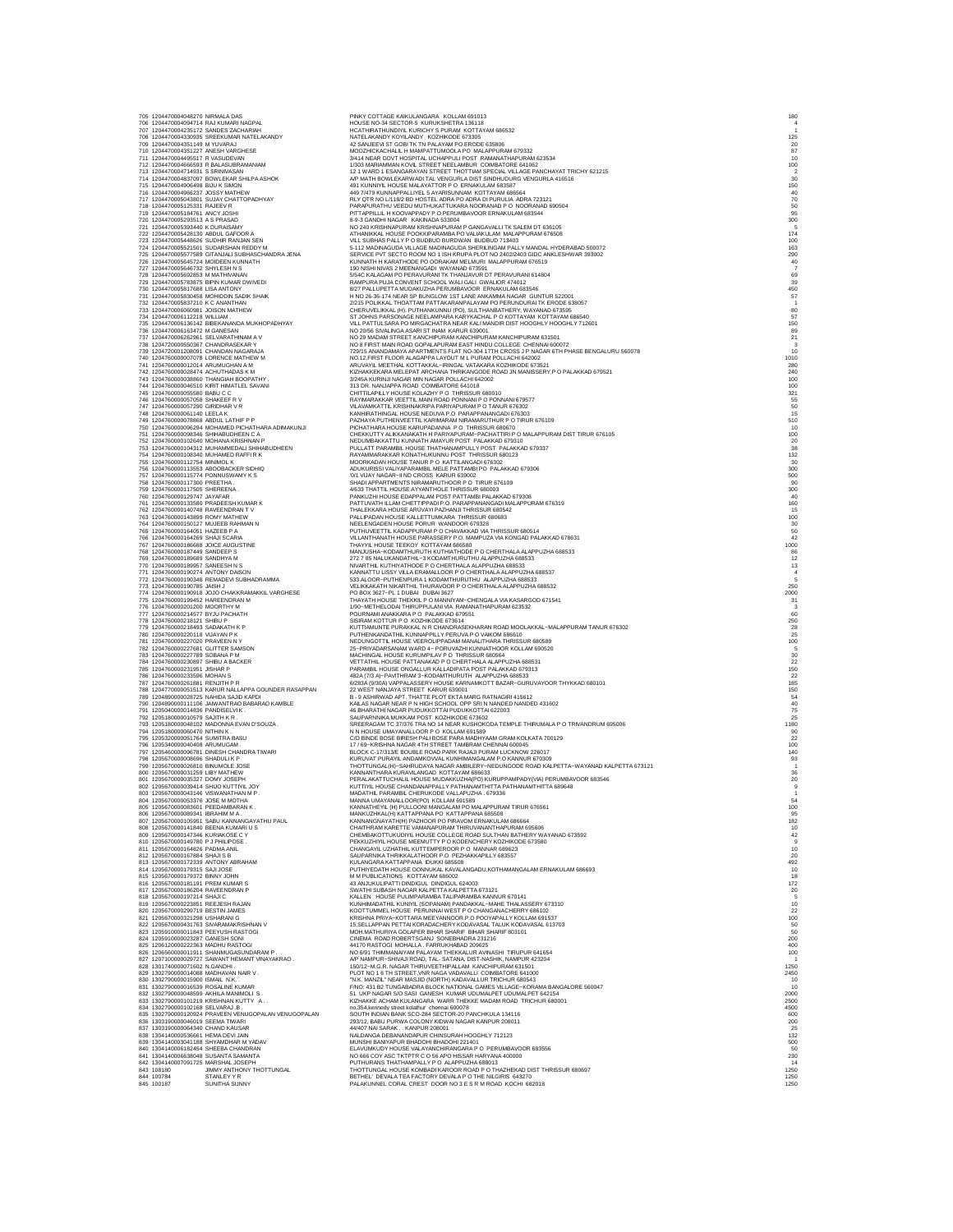| 46<br>47                                  | 101559<br>101651<br>100123                                                                                                 |                    |
|-------------------------------------------|----------------------------------------------------------------------------------------------------------------------------|--------------------|
| 18<br>49                                  | 106892                                                                                                                     |                    |
|                                           | 107181                                                                                                                     |                    |
| *50<br>50 51 52 53 54 55 66 57 58 59 60 . | 107069                                                                                                                     |                    |
|                                           | 108232<br>108391                                                                                                           |                    |
|                                           | 110536                                                                                                                     |                    |
|                                           | 102447<br>109538                                                                                                           |                    |
|                                           | 108464                                                                                                                     |                    |
|                                           | 107226                                                                                                                     |                    |
|                                           | 109566                                                                                                                     |                    |
|                                           | 102786                                                                                                                     |                    |
|                                           | 108930                                                                                                                     |                    |
|                                           | 105918<br>107870                                                                                                           |                    |
|                                           |                                                                                                                            |                    |
|                                           |                                                                                                                            |                    |
|                                           |                                                                                                                            |                    |
|                                           |                                                                                                                            |                    |
|                                           |                                                                                                                            |                    |
|                                           |                                                                                                                            |                    |
|                                           |                                                                                                                            |                    |
|                                           |                                                                                                                            |                    |
|                                           |                                                                                                                            |                    |
|                                           |                                                                                                                            |                    |
|                                           |                                                                                                                            |                    |
|                                           |                                                                                                                            |                    |
|                                           |                                                                                                                            |                    |
|                                           |                                                                                                                            |                    |
|                                           |                                                                                                                            |                    |
|                                           |                                                                                                                            |                    |
|                                           |                                                                                                                            |                    |
|                                           |                                                                                                                            |                    |
|                                           |                                                                                                                            |                    |
|                                           |                                                                                                                            |                    |
|                                           |                                                                                                                            |                    |
|                                           |                                                                                                                            |                    |
|                                           |                                                                                                                            |                    |
|                                           |                                                                                                                            |                    |
|                                           |                                                                                                                            |                    |
|                                           |                                                                                                                            |                    |
|                                           |                                                                                                                            |                    |
|                                           |                                                                                                                            |                    |
|                                           |                                                                                                                            |                    |
|                                           |                                                                                                                            |                    |
|                                           |                                                                                                                            |                    |
|                                           |                                                                                                                            |                    |
| i 1<br>12                                 |                                                                                                                            |                    |
| 13                                        |                                                                                                                            |                    |
|                                           |                                                                                                                            |                    |
| 14<br>15<br>16<br>17<br>18                | 19257<br>1241529<br>11841115187<br>125223<br>121750<br>125667<br>124406<br>124492<br>122575<br>122575<br>1228089<br>128899 |                    |
|                                           |                                                                                                                            |                    |
|                                           |                                                                                                                            |                    |
|                                           |                                                                                                                            |                    |
|                                           |                                                                                                                            |                    |
|                                           |                                                                                                                            |                    |
|                                           |                                                                                                                            |                    |
|                                           |                                                                                                                            |                    |
|                                           |                                                                                                                            |                    |
|                                           |                                                                                                                            |                    |
|                                           | 128899<br>125646<br>127142<br>123745<br>114572<br>124581<br>130657                                                         |                    |
|                                           |                                                                                                                            |                    |
|                                           |                                                                                                                            |                    |
|                                           |                                                                                                                            |                    |
|                                           |                                                                                                                            |                    |
|                                           |                                                                                                                            |                    |
|                                           |                                                                                                                            |                    |
|                                           |                                                                                                                            |                    |
|                                           |                                                                                                                            |                    |
|                                           |                                                                                                                            |                    |
|                                           |                                                                                                                            |                    |
|                                           |                                                                                                                            |                    |
|                                           |                                                                                                                            |                    |
| 1920年222456789901123345667890011234567    | 128042<br>132719<br>131714<br>130428<br>124770<br>125584<br>133016<br>132686<br>124094<br>120547<br>120334                 |                    |
| 18<br>49                                  | 120580<br>119328                                                                                                           |                    |
|                                           | 123002                                                                                                                     |                    |
|                                           | 132681<br>126436                                                                                                           |                    |
|                                           | 129836                                                                                                                     |                    |
| - 50<br>50<br>51<br>52<br>53              | 132977                                                                                                                     | ノマロノロマ             |
| 55<br>56                                  | 129083                                                                                                                     | 1                  |
|                                           | ------<br>123108<br>119765                                                                                                 |                    |
| --<br>57<br>58<br>59                      | 126937<br>133551                                                                                                           | リュコ                |
| -<br>60                                   | 128163                                                                                                                     |                    |
| 61<br>$\overline{52}$                     |                                                                                                                            |                    |
| 63                                        | 133913<br>134616<br>126765                                                                                                 |                    |
| $\frac{1}{2}$<br>$\overline{55}$          | 127055                                                                                                                     |                    |
|                                           | 140070                                                                                                                     |                    |
| --<br>66<br>67                            |                                                                                                                            | 化四苯甲基甲基            |
| .<br>68                                   |                                                                                                                            | l                  |
|                                           |                                                                                                                            |                    |
|                                           |                                                                                                                            |                    |
| 59<br>70<br>71<br>72<br>73                | 125124<br>127309<br>134783<br>139298<br>135506<br>12700<br>128140<br>128667                                                |                    |
| 74<br>75                                  | 130565<br>127204                                                                                                           |                    |
| 76                                        | 133244                                                                                                                     | ノカンロウド             |
| 77                                        |                                                                                                                            |                    |
| 78<br>79                                  |                                                                                                                            | E<br>C<br>/        |
| 30                                        | 133244<br>137507<br>135419<br>139714                                                                                       |                    |
| 31<br>32                                  | 136654<br>136383                                                                                                           | $\frac{1}{2}$<br>Ś |
| 33                                        | 139780                                                                                                                     | S                  |
| 34<br>- -<br>35<br>36                     | 136137<br>123861<br>132593                                                                                                 | t<br>E<br>F<br>F   |

947 01555<br>
1947 1995 RAUHAMMA KV VITEKATTHOUSE PO THEKKUMARA THRISSUR KERALA 680005<br>
260 100212 DAVI VIONO 10 NAMENTENT HOUSE JANKING PARTIA A CONTUNING A THISSUR REALA 680005<br>
261 101251 DAVI VIONO 10 NAMENTURARA HOUSE JA 863 196918<br>1963 PADMA KUNDANA JONE 144566 SHAHRI ALAHABAD 211003 TYOMA DAN ARAB AND INTERNATION CONSISTED AN INVESTIGATION<br>1964 1978 PARAMBER 1978 NAMARK NOTIFIER AND THE SERVE TO A SUCH A SERVE A SPONSOR OF THE SERVE AND  $\begin{array}{lllllllll} \textbf{RSE} & \textbf{RSE} & \textbf{RSE} & \textbf{RSE} & \textbf{RSE} & \textbf{RSE} & \textbf{RSE} & \textbf{RSE} & \textbf{RSE} & \textbf{RSE} & \textbf{RSE} & \textbf{RSE} & \textbf{RSE} & \textbf{RSE} & \textbf{RSE} & \textbf{RSE} & \textbf{RSE} & \textbf{RSE} & \textbf{RSE} & \textbf{RSE} & \textbf{RSE} & \textbf{RSE} & \textbf{RSE} & \textbf{RSE} & \textbf{RSE} & \textbf{RSE} & \$ 887 102442 SELVARA KAN KALINNANPUDUR VILAGE POLLACHI DIST KOVILPALAYAN 642110<br>888 107631 NAPASIMHA MURTHY NG NO 2112 THE ROSS 2ND FLOOR BUBBON BANGALORE 560002<br>889 111020 THOMAS KOSHY NG NAJIMANPARA HOUSE OLAKETTY AMBALAM 892 116792<br>1983 - SAMITHANKRISHNAN V RALIWA'STATION DOLD SAMANGALAM 613504<br>894 111601 JOHN B KOLLANNUR<br>894 11250 - FR GNAMAPRAGASAM - SIM HOLDSE NEAR CONVENT ROAD ARANATTUKARA PO THRISSUR, KERALA 680618<br>896 113749 - FR GNA 897 114481 KARTHIKEYAN M P KARUNNYA OLD VILLAGE NEMMARA 678508 1250 898 112211 NARAYANAN S A SKANDA EASTERN VILLAGE KOLLENGODE PALAKKAD DIST KERALA 678506 1660 899 110744 PRAMODKUMAR M C1 ALSA SHORE CREST DIWANS RD KOCHI 682016 1250 900 117682 MURALIKUMAR N NO 5 THIRUNAGAR MANGALAM ROAD TIRUPUR 641604 3750 901 108897 NEELAKANDAN NAMBISSAN M MOORIYIL HOUSE PO MOOKKUITHALA MALAPURAM DIST KERALA 679574 1250 902 113479 VENKATESAN R 2 LIC COLONY ISO MENAMBALPURAM MADUARI 625002 1250 903 116963 ABDUL SAMED V A KANCY MAHAL JEWELLERY AVK NAIR ROAD THALASSERRY 670101 1250 904 116964 SHOUKATHALI M A KANCHIMAHAL EWELLERYU AVK NAIR ROAD THALASSERRY 670101 1250 905 115955 KUNHI MOHAMMED K P HOUSE NO 300/24 PALLIKKADUV ROAD PONANI NAGAM MALAPPURAM DT 679583 1250 906 119839 NOOR MOHAMMED A KARADI KUMMU ROAD KANIMARI POST PALAKKAD DIST 0 3750 907 118382 JOSEMON F KOLLANNUR KOLLANNUL HOUSE (P O) VELLIR 680601 1250 908 124058 DOS R K 69, DIAMOND HARBOUR ROAD CALCUTTA 700023 1250 909 115412 MANIKANTA KUMAR M P MADATHIL POTTAYIL HOUSE KERALASSERY 678641 1250 910 126280 JOSHPH M K MANJALY HOUSE KALADY ERNAKULAM DISTRIT 683574 1250 911 105489 JAMULA RAGHAVAN 409 8TH A MAIN KORAMANGALA 3RD BLOCK BANGALORE 560034 40000 912 119257 CHANDRAMOHAN K DEVI KRIPA TC 30/229 1 KALLUMMOODU ANAYARA P O THIRUVANANTHAPURAM 695024 1250 913 124152 ILANGO K NO3 11TH EAST CROSS ROAD GANDHI NAGAR VELLORE 632006 7500 914 115779 VIJAYA SREE K 69 VENKATARAMAN STREET POLLACHI COIMBATORE DIST 642001 2500 915 118411 GEORGE M C MANJALY HOUSE VENDORE (NEAR CHURCH) ALAGAPPA NAGAR THRISSUR 680302 1250 916 115187 THOMAS A V ARANGATHU MATTATHIL (H) ARUMANOOR PO KOTTAYAM KERALA 686568 7500 917 125223 KAMIL M RIFFAI LEBBA COTTAGE PUTHEN CHANTHA VARKALA PO THIRUVANANTHAPURAM 695141 1250 918 121750 RAJAMONY A 2 A JANAKI NAGAR GANAPATHY COIMBATORE 641006 1250 919 125163 RUKMINI DEVADAS P V 144/1 KAILASH COLONY ANNANAGAR WEST EXT CHENNAI 600101 2500 920 124106 MOHAN DAS P P MARAR BHAVAN SOUTH VILLAGE PALLAVUR PALAKKAD DISIT 678688 1250 921 112667 APRAHAM A P ARACKAL KOZHUVANAL P O 683523 1250 922 121079 MARIAMMA THOMAS THAYILAYA NEDUMPARAMPIL PO KUMARAKOM NORTH KOTTAYAM 686563 1250 923 111460 PRABHAKARAN K 11 VALAKKATISWARAR KOIL STREET KANCHEEPURAM 631501 250 924 124492 LAKSHMANAN C K PEE CEE NIVAS VALLIKUNNU KANNUR 0 1250 925 122575 RAJINDER KALRA 9/6540 INDIRA GALI NENNI GALI GANDHI NAGAR DELHI 110031 1250 926 122576 MANGATT RAM KALRA 9/6540 INDIRA GALI NEHRU GALI GANDHI NAGAR DELHI 110031 1250 927 122577 BHIM SEN KALRA 9/6540 INDIRA GALI NEHRU GALI GANDHI NAGAR DELHI 110031 1250 928 128085 FR AUGUSTINE PALLIKUNNEN EZHUMUTTOM PO (VIA) MUTHALAKODAM 685605 3750 929 128899 SEBASTIAN M T MUTTATH HOUSE PO ARTHAT THRISSUR DT 680521 1250 930 125646 KANKARIA SURESH MULCHAND ALAPINI KO. UP H SOCAYATI SN 120 PLOT NO 37 FLAT 10 JAIBHAVANI NAGAR KOTHRUD, PUNE 411038 370 931 127142 ANDREWS P V PALLAN HOUSE PARAKULAM ROAD EASTTANA IRINJALAKUDA 680121 1250 932 123745 JOSHI A M JOSHI NIVAS DOOR NO 797/A 9TH CROSS TRIVENI ROAD YESWANTHPUR BANGALORE 560002 1250 933 114572 SAKEENA V POZHIKUTH MALYEKAL HOUSE MELAKKAM P O KARUVAMBRAM MANJERI 676123 1250 934 124581 ARJUNAN A PRIYA' FEROKE PO 673631 1250 935 130657 THANKACHAN D PUNNAMMUTHIL PO PALLICKAL MANJADITHARA VIA KAYAMKULAM 690503 1250 936 128042 SELVARAJ V 26A KANCHEEPURAM ROAD VANDAVASI TAMILNAD 604408 3750 937 132719 SHYLAJA N K CHARVVILA THAZHATHIL NEAR ST JUDE CHURCH ALUMMOODU PO MUKHAPHALA KOLLAM 0 1250 938 131714 SAM KURUVILLA MAZHUVANCHERRY PARAMPIL ERAVIPEROOR P O 689542 1250 939 130428 JOSEPH K U VADAKKEPARAM BIL KALLARA 686611 1250 940 124770 PAUL S DAVID SRAMBIKUDIYIL HOUSE NELLIKUZHI KOTHAMANGALAM KERALA 686691 1250 941 125584 GAYATHRI P V NO.48/3/5, S.NO.21, GANESH NAGAR, VADGAONSHERI, PUNE 411014 1250 942 133016 LATHIKA SAJEEV ROHINI TC 28/716 PUNNAPURAM PETTAH P O THIRUVANANTHAPURAM 695024 3750 943 132686 GOPAKUMAR B GOKULAM T C 31/304 CHACKAI NEAR RAILWAY BRIDGE THIRUVANANTHAPURAM KERALA 695024 1250 944 124094 SELVA RAJ M C/O M J BABU MAMKUZHIYIL HOUSE P O PULLODE PALAKKAD DISIT 0 1250 945 120547 SYAMALA C SUNIL BHAVANAM THOTTAPALLY P O ALAPPUZHA DIST KERALA 688001 3750 946 120334 PREM NARAYAN JAI SOUDHAM PO BOX 2005 KOCHI 680187 1250 947 133142 MUTYAM JAMUNARANI 120/A PARKLANE SECUNDERABAD 500003 1250 948 120580 RAJALEKSHMY B NARANATHU HOUSE VANCHITHRA KOZHENCHERRY P O 689641 1250 949 119328 KATHIRESAN K S ATTUKKAL SHOPPING COMPLEX FORT THIRUVANANTHAPURAM 695023 3750 950 123002 SREEDHARAN P DEVIVIHAR TC 27/216 KUNNUKUZHY PO THIRUVANANTHAPURAM 695001 1250 951 132681 VISWAMBHARAN NAIR K VISWAPADMAM THURUVIKKAL KUMARAPURAM THIRUVANANTHAPURAM 695031 1250 952 126436 BABU PHILIP FAIR EXPORTS INDIA PUTCTN 915 INTERNATIONAL TRAHE N PLACE NEW DELHI 110019 1250 953 129836 KAMALUDEEN M 109 NEHRU NAGAR ACHARAPAKKAM PO 603301 1250 954 132977 VAMADEVAN K N JAIHIND PLAMOOTTUKADA P O THIRUVANANTHAPURAM DIST 695128 1250 955 129083 THOMAS DEVANATHAN D NO 1 BETHANYMADAM STREET ELLAPILLAI CHAVADI PONDICHERRY 605005 750 956 123108 MATHAI CHACKO MAPPILASSARY MEENADOM CHAMPAKULAM PO ALLEPPEY DT 0 1250 957 119765 JOSEPH K C KUTTIKAT HOUSE JERUSELAM PAZANJI P O THRISSUR DT KERALA 0 1250 958 126937 THOMAS THAIKKOOTTAM DR.NO.2/33, TAGORE NAGAR, VIKHROLI (E), MUMBAI 400083 1250 959 133551 BASKAR M BAZAR STREET MAIN ROAD THIRUKARVKAVOOR PAPANASAM THANJVUR DT TAMILNADU 614208 1250 960 128163 BALAKRISHNAN P PUNNAKKAL HOUSE TIRUR 676101 1250 961 133913 ABDUL KAREEM AKBAR MANZIL PULIMATH POST 0 1250 962 134616 SEEMA M TRIVEDI C/O THE SOUTH INDIAN BANK LTD FORT MUMBAI 400001 1250 963 126765 DEBABRATA PAUL 46 PESKER LANE SALKIA HOWRAH 711106 1250 964 127055 ABBAS HAJI P K POKKAKKILLATH HOUSE ENNAMAKKAL 680510 1250 965 140070 KESAVANKUTTY M G MADAKKELTHEKKETHIL HOUSE TRIPERUNTHURA PO CHENNITHALA MAVELIKARA 690105 1660 966 125124 DEVADAS P V 144/1 KAILASH COLONY ANNANAGAR WEST EXT CHENNAI 600101 1250 967 127309 SUDHAKARAN M S 680771 1250 968 134783 UDIPI ROHIDAS SHENOT 2 JAWAHAR SUDAR 21ST ROAD CHEMBUR MUMBAI 400071 1250 969 139298 VILASIHI RAJENDRAN SKYLINE PEEVEES TRITON FLAT NO 4-B MARINE DRIVE COCHIN KERALA 682031 3750 970 135506 MOLLY S NIRMALA BHAVAN POTHENCODE P O THIRUVANANTHAPURAM 695584 1250 971 132700 YOOGIN L C/O PHILIP L THE SOUTH INDIAN BANK LTD T P VI/170 KANNANALOOR-KOLLAM ROAD KANNANALOOR KERALA 691576 3750 972 128140 ITTITHAYAN VADHYAN NAMBUDIRI VADHYAN MANA MARAKKARA 676553 1250 973 129667 GOPALAKRISHNAN N YENCE MANDIRAM MUNDAKKAL MIDDLE KOLLAM KOLLAM DIST 0 1250 974 130565 MEENA VADAKKEDATH VADAKKEDATHU HOUSE AMAYANNOOR PO KOTTAYAM 686025 1250 975 127204 RAMACHANDRAN VERTY VERTYANKARA HOUSE CHELIYA KOYANDY 673306 1290 VERTY ARAKASAM 523001<br>976 133244 BHADRIRAND VASUDHA PUNCKOTTIL HOUSE CHELIYA FOR ANNAVARAPPADU ONGOLE PRAKASAM 523001<br>978 135419 ANIL VARGHESE P P 981 19864<br>982 1982 MANUSHALK SULA SERIA DENGANG POSTATION DESCRIPTION OF THE SULAR SERIAL AND SULAR SERIAL SULA<br>1982 1987 SID SIBY SALEV SULAR SULAR SULAR SULAR SERIAL SULAR SERIAL SULAR SULAR SULAR SULAR SULAR SULAR SULA<br>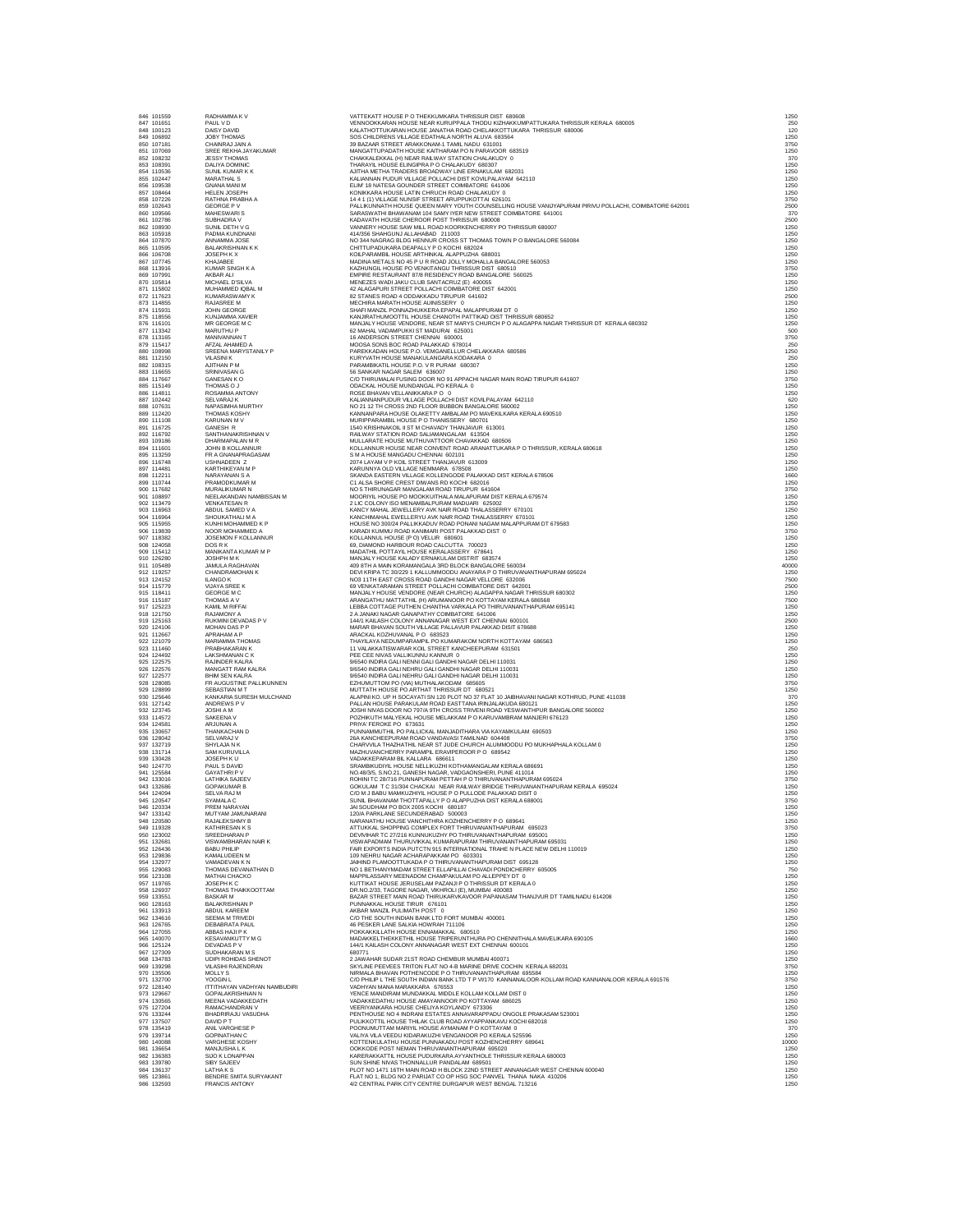|      | 987 135690<br>988 138398   | THIRUMOORTHY M<br>ASHARAF C H A                   | 11/18 THADAGAM ROAD EDAYARPALAYAM COIMBATORE 641025<br>P O PARAVANADUKAM KASARAGOD 671317                                                                                                   | 1250<br>1250                                  |
|------|----------------------------|---------------------------------------------------|---------------------------------------------------------------------------------------------------------------------------------------------------------------------------------------------|-----------------------------------------------|
|      | 989 122173                 | GOPINATHAN NAIR K S                               | AKKATTU HOUSE PANAMATTOM (P O) (VIA) KOORALI PONKUNNAM KOTTAYAM (DIST) KERALA 0                                                                                                             | 1250                                          |
|      | 990 118257                 | SARANGADHARAN N K                                 | NADUBIL THARA HOUSE PO INCHAMUDY 680564                                                                                                                                                     | 1250                                          |
|      | 991 133522<br>992 137115   | RAMASAMY S<br>NIRMAL KUMAR BOHRA                  | 14 14A STATE BANK COLONY KUMBAKONAM TAMILNADU 612001                                                                                                                                        | 1250<br>1250                                  |
|      | 993 137898                 | SABU A                                            | NO.102, J.K.TOWER B/H.SUBJAIL, RING ROAD, SURAT 395002<br>MULLACKAL HOUSE MANGARAM KONNI P O PATHANAMTHITTA DIST 689691                                                                     | 1250                                          |
|      | 994 136148                 | PERIYASWAMY E V                                   | 4/9 EAST STREET ELUR PUDUCHATRAM NAMMAKKAL TAMIL NADU 637018                                                                                                                                | 1660                                          |
|      | 995 138315                 | SANTHOSH KUMAR K                                  | ADAKATH BAIL PO KUDLU KASARAGOD 671121                                                                                                                                                      | 1250<br>18330                                 |
|      | 996 130721<br>997 137149   | MYLATHAL ON<br>LALITABEN J SHAH                   | THOTTIKATTU HOUSE VETTAIKARANPUDUR 642129<br>NO.307, RISHABH APTS, MAIN ROAD, AMROLI, TA.CHORYASI, SURAT 394107                                                                             | 1250                                          |
|      | 998 136202                 | SAKEENA KT                                        | VIRUTHIYIL HOUSE GOOLIKADAVU AGALI PO PALAKKAD DT 678581                                                                                                                                    | 1250                                          |
|      | 999 129387                 | FRANCIS A T<br>DHANDAPANI T                       | ARANGASSERERY HOUSE P O MULAMKUNNATHU KAVU THRISSUR DIST 680581 S/O THANGA VELU 218 T V MALAL ROAD GINGEE 604202                                                                            | 1250                                          |
|      | 1000 136220<br>1001 139794 | VELUSWAMY M                                       | SLEEK FASHION 3/106 METTAMKATTU TOTTAM SERAMGADY KMP COLONY TIRUPUR TN COMBATORE DT 641608                                                                                                  | 1250<br>3750                                  |
|      | 1002 140947                | RAJASEKAR B                                       | 2 JEEYAR LANE SAIDAPET CHENNAI 600015                                                                                                                                                       | 1250                                          |
|      | 1003 145115                | ANTONY VARGHESE                                   | P O BOX 450 KUALA BELAIT BRUNEI K A 1131 U A E 0                                                                                                                                            | 6250                                          |
|      | 1004 147962                | THEKKIYIL CHEMMINIYAN RAMESH                      | ROYAL OMAN POLICE WELFARE DEPT PB NO 2 SOHAR 322 S OF OMAN 999999                                                                                                                           | 3750                                          |
|      | 1005 148404<br>1006 139954 | SURESH BABU MENON<br>ALEXANDER GEORGE             | MODERN OMAN BAKERY P O BOX 2448 ROWI 112 S OF OMAN 999999<br>KAYYA LAKKAKATHU THOLAFFERY TIRUVALLA 689101                                                                                   | 1250<br>1250                                  |
|      | 1007 135667                | THILAKAVATHI M                                    | 1673 THADAGAM ROAD VELANDIPALAYAM COIMBATORE 641025                                                                                                                                         | 1250                                          |
|      | 1008 146138                | SALIM K K                                         | P B NO 8478 DUBAI UAE 999999                                                                                                                                                                | 1250                                          |
|      | 1009 141243                | NAGAMMAL                                          | SOUTH INDIAN BANK CHITTUR 678101<br>S.K.JAIN, NO.68, NALINI SETH ROAD, 1ST FLOOR, CALCUTTA 700007                                                                                           | 2500<br>1250                                  |
|      | 1010 131549<br>1011 129120 | NABA KUMAR KHORAT<br>SRINIVASAN M                 | 61 MARIAMMAN KOIL ST ELLAIPILLAI CHAVDI PONDICHERRY 605005                                                                                                                                  | 3750                                          |
|      | 1012 146222                | PARAYARICKAL CHAKKOLAYIL HASSAN                   | NAJLA MANZIL P O PUNNAYOOR VADAKKEKAD THRISSUR DT KERALA 679562                                                                                                                             | 1250                                          |
|      | 1013 145477                | VENU V K                                          | P B NO 2067 AJMAN UAE 999999                                                                                                                                                                | 1250                                          |
|      | 1014 146380<br>1015 145176 | SAJIK P<br>GANGADHARAN PALLIYILE                  | KUNNUMPURATH HOUSE KANNANKARA P O ALLEPPEY DIST KERALA 688527<br>ANZ GRINDLAYS BANK LTD RAYYAN ROAD PB NO 2001 DOHA QATAR 0                                                                 | 1250<br>6250                                  |
|      | 1016 162058                | PHILIP JACOB                                      | M L ROAD KOTTAYAM 0                                                                                                                                                                         | 10                                            |
|      | 1017 161676                | SEKHAR A                                          | ANJALI TC 20/56(3) KILLIPALAM CIT ROAD KARAMANA PO THIRUVANANTHAPURAM 695002                                                                                                                | 30                                            |
|      | 1018 142793<br>1019 162474 | DAVIES E C<br>MEENAKSHY KUTTY K DIVAKARAN         | SOUTHINDIAN BANK BR PATHANAD KAXGAZHA 686541<br>P B NO 1479 AL AIN ABU DHABI UAE 999999                                                                                                     | 5000                                          |
|      | 1020 162475                | <b>DIVAKARAN K</b>                                | P B NO 1479 AL AIN ABU DHABI UAE 999999                                                                                                                                                     | 10<br>10                                      |
|      | 1021 132749                | SAIRA GEORGE                                      | 50 762-D KOSSERI LANE EDAPPALLY COCHIN KERALA 682024                                                                                                                                        | 1250                                          |
|      | 1022 155970                | <b>GIBI M GEORGE</b>                              | MEKKAMALIL HOUSE METHALA (P O) ERNAKULAM DIST 683545                                                                                                                                        | 1250                                          |
|      | 1023 145987                | <b>DIAS KJ</b>                                    | KOOLIYADAN HOUSE P O VELLANGALLUR THRISSUR DIST KERALA 680662                                                                                                                               | 1250<br>1250                                  |
|      | 1024 140354<br>1025 141995 | KITTURAJ S A<br>BHANUMATHY K                      | ANNAI ILLAM 20 BASHEER AHAMED LAYOUT UDUMALPET 642126<br>BHAGAVATH DOOTH KALLEPADAM PAZHAYANNUR 680587                                                                                      | 3750                                          |
|      | 1026 140343                | RAMASAMY P                                        | KONGU ILLAM B-25 KPR STREET GANDHINAGAR UDAMALPET 642154                                                                                                                                    | 1660                                          |
|      | 1027 152510                | RADHA C                                           | THINNAPPA THEATRES 37 WEST PRADAKSHNAM ROAD KARUR 639002                                                                                                                                    | 1250                                          |
|      | 1028 143930<br>1029 147727 | LAKSHMINARAYANAN S<br>SAJI PUTHIYATHU             | C/O A SWAMINATHAN NO 39-A, RAJAPPA NAGAR FOURTH STREET THANJAVUR 613007<br>P O BOX NO 26526 DUBAI U A E 999999                                                                              | 3750<br>3750                                  |
|      | 1030 145682                | PRAVEEN KUMAR P S                                 | VINAYAKAM 5/3029 C2 CHAIMMILIKKANDIPARAMBA NR. AZHAKODI TEMPLE THIRUTHIYAD KERALA 673004                                                                                                    | 1250                                          |
|      | 1031 142326                | THANKAMMA P K                                     | THE SOUTH INDIAN BANK LTD HEAD OFFICE SUPPORT SERVICES THRISSUR KERALA 680001                                                                                                               | 1250                                          |
|      | 1032 162597<br>1033 157511 | VIJAYA KUMAR K<br>JAMES MATHEWS C                 | D NO 4-8-178 ANJANEYAPETA 1ST LANE GUNTUR 522002<br>ASST MANAGER THE SOUTH INDIAN BANK LTD INSPECTION DEPT THRISSUR 680001                                                                  | 10<br>10                                      |
|      | 1034 161871                | ANTONY ISSAC                                      | PUTHANANGADY HOUSE KANJIRAPALLY POST KOTTAYAM DIST 686507                                                                                                                                   | 10                                            |
|      | 1035 159835                | VEERANKUTTY N                                     | NALAKATH HOUSE MANNUPADAN ERANHIMANGAD NILAMBUR VIA 679333                                                                                                                                  | 10                                            |
|      | 1036 158676                | ABRAHAM M V                                       | # 3-B GOKUL HOUSING COMPLEX NEW SAMA ROAD BARODA GUJARAT 390008                                                                                                                             | 10                                            |
|      | 1037 159505<br>1038 162740 | <b>JOHN KUMAR S</b><br>SAMUEL TV                  | 73 C SENTHIL NAGAR SOMANNUR COIMBATORE 641668<br>THUNOUPARAMBIL HOUSE MICHEL JUNCTION MAVELIKARA 690101                                                                                     | 30<br>10                                      |
|      | 1039 158287                | JOSHUA K MATHEW                                   | TC 13/1349 KOCHUTHUNDIYIL HOUSE KUMARAPURAM MEDICAL COLLEGE P O THIRUVANANTHAPURAM 695011                                                                                                   | 10                                            |
|      | 1040 162996                | MATHEW T S                                        | P O BOX 25 HSBC SHARJAH UAE 999999                                                                                                                                                          | 10                                            |
|      | 1041 159638                | MARYKUTTY JOSEPH                                  | MANNOOR HOUSE PAZHAYIDOM MANIMALA KOTTAYAM DIST 0                                                                                                                                           | 10                                            |
|      | 1042 162131<br>1043 160806 | SAM OLIVER<br>NAGARANI M                          | 190 HILL GARDEN KUTTANELLLUR THIRSSUR 680014                                                                                                                                                | 10<br>10                                      |
|      | 1044 149052                | KRISHNAKUMAR G                                    | 14 / 7B MULLAI STREET KURINJI NAGAR K K NAGAR TRICHY 620021<br>ALLIED ACCOUNTANTS ABDUL MAJEED MOHANDIS &CO PB 18366 RIYADH11415 KSA 999999                                                 | 6250                                          |
|      | 1045 161784                | ABRAHAM JOSE                                      | MOONGAMAKKAL HOUSE KALLOORKULAM PO KOTTAYAM DIST 686503                                                                                                                                     | 10                                            |
|      | 1046 161793                | JOSEPH VARGHESE                                   | NJONDICKAL HOUSE VENKURINGI PO MANIPUZHA 686510                                                                                                                                             | 10                                            |
|      | 1047 160077<br>1048 162727 | MURALEEDHARAN C K<br>SIPRA SEAL                   | PRATHEEKSHA CHERUMUKKU TEMPLE EAST ROAD CHEMBUKAVU THRISSUR 680020<br>44 SIKDARPARE STREET KOLKATA 700007                                                                                   | 10<br>120                                     |
|      | 1049 159949                | <b>RAJENDRAN P</b>                                | R P COTTAGE VENJANAMOOD PO 695607                                                                                                                                                           | 10                                            |
|      | 1050 160311                | MAHINKK<br>MAQBOOL AHAMED B I                     | KUMMENCHERRY HOUSE CHANGAMPUZHA NAGAR PO KALAMASSERY 682032<br>48/1180 NISSA MANZIL ELAMAKKARA PO KOCHIN 682026                                                                             |                                               |
|      | 1051 160314                | SIJO JOSEPH CHAKOLA                               | MENACHERY GARDEN NELLANKARA P O OLLUKARA THRISSUR DT KERALA 680655                                                                                                                          | $\begin{array}{c} 10 \\ 10 \\ 10 \end{array}$ |
|      | 1052 158473<br>1053 146105 | AUGUSTINE MATHEWS                                 | 215 LINDEN AVE ELMHURST IL 60126 U S A 999999                                                                                                                                               | 5000                                          |
|      | 1054 159450                | <b>KESAR SINGH</b>                                | 109 NATRAJ APARTMENTS PLOT NO 67 I P EXTENSION NEW DELHI 110092                                                                                                                             | 10                                            |
|      | 1055 160380                | RAVI <sub>P</sub>                                 | 29/1336 A HOTEL ANUGRAHA VYTTILA JN ERNAKULAM KOCHIN 682019                                                                                                                                 | 10                                            |
|      | 1056 149043<br>1057 162721 | MOHANDAS THARAMAL THODI<br>MASOOM RAZA            | T & E INTERNATIONAL A/S ORDUPVEJ CHARLOTTEN LUND DENMARK 0<br>37995 TALBAGAN LANE KOLKATA 700017                                                                                            | 1250<br>10                                    |
|      | 1058 158782                | <b>GEORGE MATHENS</b>                             | THIRUVILAKALAYIL HOUSE PERUMTHURUTHY P O M C ROAD THIRUVALLA PATHANAMTHITTA DIST KERALA 689107                                                                                              | 10                                            |
|      | 1059 158785                | MURUGAN T N                                       | PLOT NO 9 RAJA NAGAR 1ST STREET SOWRIPALAYAM COIMBATORE 641028                                                                                                                              | 10                                            |
|      | 1060 162035                | RAMLA A                                           | LUBINA MANZHIL PALLITHOTTAM KOLLAM 691006                                                                                                                                                   | 10                                            |
|      | 1061 149059<br>1062 158375 | MAMMED KOYA K<br>MUJEEB RAHMAN M                  | ALNOOR INDIAN ISLAMIC SCH P B 5451 ABU DHABI U A E 999999<br>MUJEEB BHAVAN THEPPUPARA PO THODUVAKKAD 691554                                                                                 | 2500<br>10                                    |
|      | 1063 162415                | MAXWELL JOB                                       | OLAKENGIL HOUSE KIZHAKUMPATUKARA NEAR BUND ALAPAT ESTATE ROAD EAST FORT P O, THRISSUR 680005                                                                                                | 80                                            |
|      | 1064 162416                | TREESA MAX                                        | OLAKENGIL HOUSE KIZHAKOMPATUKARA NEAR BUND ALAPAT ESTATE ROAD EAST FORT P O, THRISSUR 680005                                                                                                | 210                                           |
|      | 1065 162031                | SURESH <sub>S</sub>                               | THE SOUTH INDIAN BANK LTD PAKALKURI 695604                                                                                                                                                  | 10                                            |
|      | 1066 160495<br>1067 157600 | HARIHARAN V<br>SANTHOSH K J                       | PUTHALATH MADOM THIRUVALIGAD THALASSERY 670103<br>NO 16/40 1ST AVENUE SASTRI NAGAR ADYAR CHENNAI 600020                                                                                     | 10<br>10                                      |
|      | 1068 157601                | HIRO KUMAR K J                                    | NO 16/40 1ST AVENUE SASTRI NAGAR ADYAR CHENNAI 600020                                                                                                                                       | 10                                            |
|      | 1069 158734                | SELVARAJ NADAR P                                  | NO 3 CHIDAMBARA NAGAR 2ND STREET TUTICORIN 628008                                                                                                                                           | 10                                            |
|      | 1070 157641<br>1071 158915 | CHEMBAKAVALLI AMMAL K R<br>SHANTHI <sub>M</sub>   | MANI BHAWAN G H S ROAD IRINJALAKUDA 680121<br>NO 214 A/29 SIVACHITRA APARTMENT IIND STREET KAMARAJ NAGAR S K T COLONY BHAVANI 638302                                                        | $\frac{10}{10}$                               |
|      | 1072 161804                | <b>KESAVAN KUTTY M G</b>                          | MADAKKAL THEKKETHIL TRIPPERUNTHURA CHENNITHALA ALAPUZHA DIST 690105                                                                                                                         |                                               |
|      | 1073 159986                | RAJESH JOY                                        | PAYYAPPILLY HOUSE KAINJOOR PO 683575                                                                                                                                                        | $\frac{30}{10}$                               |
|      | 1074 161431                | <b>BLIU KURNAN</b>                                | KURUVAMPADATH HOUSE OKKAL POST KERALA STATE 683550                                                                                                                                          | 10                                            |
|      | 1075 162971<br>1076 162882 | KOLLAMANA ABRAHAM MATHTEW<br>ARUN BABY NADAKKALAN | PO BOX 7552 DUBAI UAE 999999<br>C/O N K BABY P O BOX 3679 SALAF KUWAIT 999999                                                                                                               | $\frac{10}{10}$                               |
|      | 1077 159622                | THOMAS T C                                        | THAIPARAMBIL HOUSE AMAYANOOR PO KOTTAYAM DT 0                                                                                                                                               | 410                                           |
|      | 380361 8701                | ANIL RAJ D                                        | HOUSE NO 95 NCC NAGAR PER00KADA PO THIRUVANANTHAPURAM 695005                                                                                                                                |                                               |
|      | 1079 162647<br>1080 162844 | <b>RAVINDRAN P</b><br>ALICE BABU GEEVARGHESE      | PATHIYERI HOUSE PO ARTS COLLEGE CALICUT 673018<br>EMERALD TCX/1080 MANNANTHALA KOVIL NADA NALANCHIRA POST THIRUVANANTHAPURAM 695015                                                         |                                               |
|      | 1081 161688                | AJAYAKUMAR K                                      | SISINAM MUKKOLAKKAL KATHANI KASAKALAMI PO THIRUVANANTHAPURAM 695064                                                                                                                         |                                               |
|      | 1082 157486                | ACHAMMA STANLEY                                   | PANAKKAL VILLA MAROTTI CHODE KALADY P O KERALA 683574                                                                                                                                       | 10<br>10<br>10<br>30<br>10<br>10              |
|      | 1083 159208                | <b>DICKSON E P</b><br><b>GEORGE SIMON</b>         | ELUVATHINGAL HOUSE JOTHI NAGAR HOUSING COLONY CHALAKUDY KERALA 680307<br>KARINGATTIL HOUSE MANGARAM KONNI PATHINTHITA 689691                                                                |                                               |
|      | 1084 160922<br>1085 161592 | RAJESH P                                          | PULICKAL HOUSE POST CHOOLOOR VIA CALICUT 0                                                                                                                                                  | 10<br>10                                      |
|      | 1086 160778                | RAVI KATHIRAVAN B                                 | 111/11E/12 STATE BANK COLONY ROAD POLEPETTAI TUTICORIN 628002                                                                                                                               | 10                                            |
| 1087 | 161188                     | RAMESH B                                          | VEERASAMY STREET PERIMET CHENNAI 600003                                                                                                                                                     | 30                                            |
|      | 1088 157877<br>1089 160483 | MATHEWS GEORGE<br>FAISAL ABDULLA UMER             | THIRUVILAKALAYIL HOUSE PERUM THURUTHY P O THIRUVALLA KERALA 0<br>DARUL MYMANA P O MATTUL NORTH KANNUR 670325                                                                                | 10<br>30                                      |
|      | 1090 160484                | CHACKO THOMAS                                     | CHEMBANTHOTTY P O KANNUR DIST KERALA 670631                                                                                                                                                 | 30                                            |
|      | 1091 161240                | PAYAL NAHATA                                      | FLAT NO 301 NADESWAR DEEP APT DEVDEEP SOCIETY ECHAMATH SURAT GUJARAT 395007                                                                                                                 | 10                                            |
|      | 1092 165307<br>1093 162517 | ANTONY ALEX<br>ANNIE SUNNY                        | PANGEA3 LEGAL DATABASE SYS P LTD 102 B, G FLOOR, LEELA BUSINESS PARK ANDHERI KURLA ROAD ANDHERI EAST, MUMBAI 400059<br>CHAKRAMAKKIL HOUSE NETHAJI RD NELLIKKUNNU THIRUSSUR E FORT PO 680005 | 6250<br>30                                    |
|      | 1094 162348                | CHIKAKKAL RADHAKRISHNAN                           | KRISHANA CHALIPADAM RD WADAKANCHERRY PO THIRUSSUR DIS 0                                                                                                                                     | 10                                            |
|      | 1095 156606                | MURALEEDHARAN K                                   | THE SOUTH INDIAN BANK LTD REGIONAL OFFICE, GUPTE MANSION 266 LINKING ROAD, 2ND FLOOR BANDRA WEST MUMBAI 400050                                                                              | 10                                            |
|      | 1096 160565                | JOSEPH T M                                        | THONAKARA HOUSE NIRMALAGIRI P O KANNUR DIST 670701                                                                                                                                          | 30                                            |
|      | 1097 158719<br>1098 160215 | ACHUTHAN M<br>SIVALINGAIAH G                      | DEEPTH NO 2/561 PACHAIYAPPAN SALAI MUGAPPAIR EAST CHENNAI 600037<br>D-182, KPWD QUARTERS JEEVAN BHIMA NAGAR BANGALORE 560075                                                                | 10<br>10                                      |
|      | 1099 158992                | RAJA RAJA VARMA A K                               | VALIYA KOVILAKAM NILAMBUR 679329                                                                                                                                                            | 10                                            |
|      | 1100 166279                | MR AVINASH JAYSUKHLAL MEHTA                       | D-4 PARASMANI CO-OP HSG SOCY JAWAHAR CHOWK SABARMATI AHMEDABAD GUJARAT 380005<br>AYINIKKAL HOUSE PUDUKAD PO THRISSUR DIST 680301                                                            | 10                                            |
|      | 1101 168372<br>1102 164938 | MARY PAUL<br>K VIJAYAREN GAN                      | 19/D/6 KARUNANITHI NAGAR ARIYALUR PERAMBALUR DIST 621704                                                                                                                                    | 120<br>1250                                   |
|      | 1103 160675                | DAISY CHACKO                                      | VITHAYATHIL HOUSE AIROOR P O VIA KURUMASARY 683579                                                                                                                                          | 10                                            |
|      | 1104 160820                | <b>GOPALANTS</b>                                  | LAL BHAVAN EDAPPON AYRANI KUZHI PO PANDALAM PO ALAPPUZHA KERALA 0                                                                                                                           | 10                                            |
|      | 1105 163084<br>1106 158226 | MATHAI P E<br>SOUNDARA RAJAN K                    | ASST. GENERAL MANAGER THE SOUTH INDIAN BANK LTD REGIONAL OFFICE, NO I, NIARARA APART NUNGAMBAKKAM CHENNAI 600034<br>47 NALLAMMA THOTTAM KANNAMPALAYAM SULUR COIMBATORE 641405               | 10<br>30                                      |
|      | 1107 158227                | RAJALAKSHMI MILLS                                 | 10/40 MADUMILL MAIN ROAD SOMANUR COIMBATORE 641668                                                                                                                                          | 30                                            |
|      | 1108 159207                | <b>SINI DICKSON</b>                               | ELUVATHINGAL HOUSE JOTHI NAGAR HOUSING COLONY CHALAKUDY KERALA 680307                                                                                                                       | 10                                            |
|      | 1109 157961                | PADMAVATHI D                                      | 3/47 4 K S V NAGAR NARASOTHIPATTI SALEM TAMILNADU 636004                                                                                                                                    | 10                                            |
|      | 1110 160019<br>1111 160545 | JOY DOMINIC<br>NEELIMA MATHEW                     | OORAKATH HOUSE TOWN LIMT ROAD ALWAYE 683101<br>VATTAMALAYIL HOUSE P M S ROAD NULLIPPADI KASARGOD P O 671121                                                                                 | 10<br>10                                      |
|      | 1112 950006                | SILVY ABRAHAM                                     | DEEPHI PUTHANANGADI HOUSE 35/1521 SOUTH JANATHA ROAD PALARIVATTOM KOCHI 682025                                                                                                              | 500                                           |
|      | 1113 161803                | SUNNY G THANNICKAL                                | THANNICKAL HOUSE VADAVATHOOR PO KOTTAYAM 686010                                                                                                                                             | 10                                            |
|      | 1114 157630                | MANIKANDAN N                                      | CHAKKALAYIL HOUSE OZATHIL LANE NEAR RAILWAY STATION KOTTAYAM 686001                                                                                                                         | 10                                            |
|      | 1115 165284<br>1116 162761 | SHANTI B<br>GOPALARAO T                           | MIG BLOCK 5 FLAT 2 TENTH AVENUE ASHOK NAGAR CHENNAI 600083<br>7-9-32 APPALASWAMY STREET MASTAN STREET MAHANTI PURAM VIJAYAWADA 520001                                                       | 1660<br>30                                    |
|      | 1117 167325                | MRS KUNHEEVIC C                                   | C P MANZIL KARUVANTHIRUTHY KOZHIKODE KERALA 673643                                                                                                                                          | 1250                                          |
|      | 1118 159113                | REJI CHEERAN                                      | CHEERAN HOUSE NEAR PUNNIAM CAFE CHIRAKKARA THALASSERY 670104                                                                                                                                | 10                                            |
|      | 1119 157188<br>1120 157174 | JOY A J<br>JOSE P P                               | ANCHERY HOUSE KATTAKARD RD KALOOR 68 682017<br>THE SOUTH INDIAN BANK LTD ERNAKULAM MARKET ROAD BR ERNAKULAM KOCHI 682035                                                                    | 10<br>10                                      |
|      | 1121 160540                | JOSEPH K J                                        | FR JOSE KANIVELIL NIRMALAGIRI COLEGE P O KOOTHUPARAMBA 670701                                                                                                                               | 30                                            |
|      | 1122 156975                | SURESH G MENON                                    | SINOHURAM H NO 27/2269 NEAR B V M SCHOOL SOUTH GIRINAGAR KOCHI KERALA 682020                                                                                                                | 10                                            |
|      | 1123 158850                | PRAKASAM M                                        | NO 5 SIDCO INDUSTRIAL ESTATE SHOPPING COMPLEX POLLACHI MAIN ROAD COIMBATORE 641021                                                                                                          | 10                                            |
|      | 1124 169016<br>1125 168921 | GOHARBANO A SHAKOOR SHAIKH<br>ALEYAMMA GEORGE     | N 203 WAFA PARK ALMAS COLONY KAUSA MUMBRA THANE 400612<br>MANNIL HOUSE MALLAPPALLY EAST PO PATHANAMTHITTA DT KERALA 689584                                                                  | 1250<br>3750                                  |
|      | 1126 159349                | HAMZA M A<br>ULLAT MATHAI MATHEW                  | MULAMPARAMBIL MATHILAKAM 680685<br>35 BALASUBRAMANIAM ROAD K K PUDUR COIMBATORE 641038                                                                                                      | $\frac{10}{10}$                               |
|      | 1127 158793                |                                                   |                                                                                                                                                                                             |                                               |